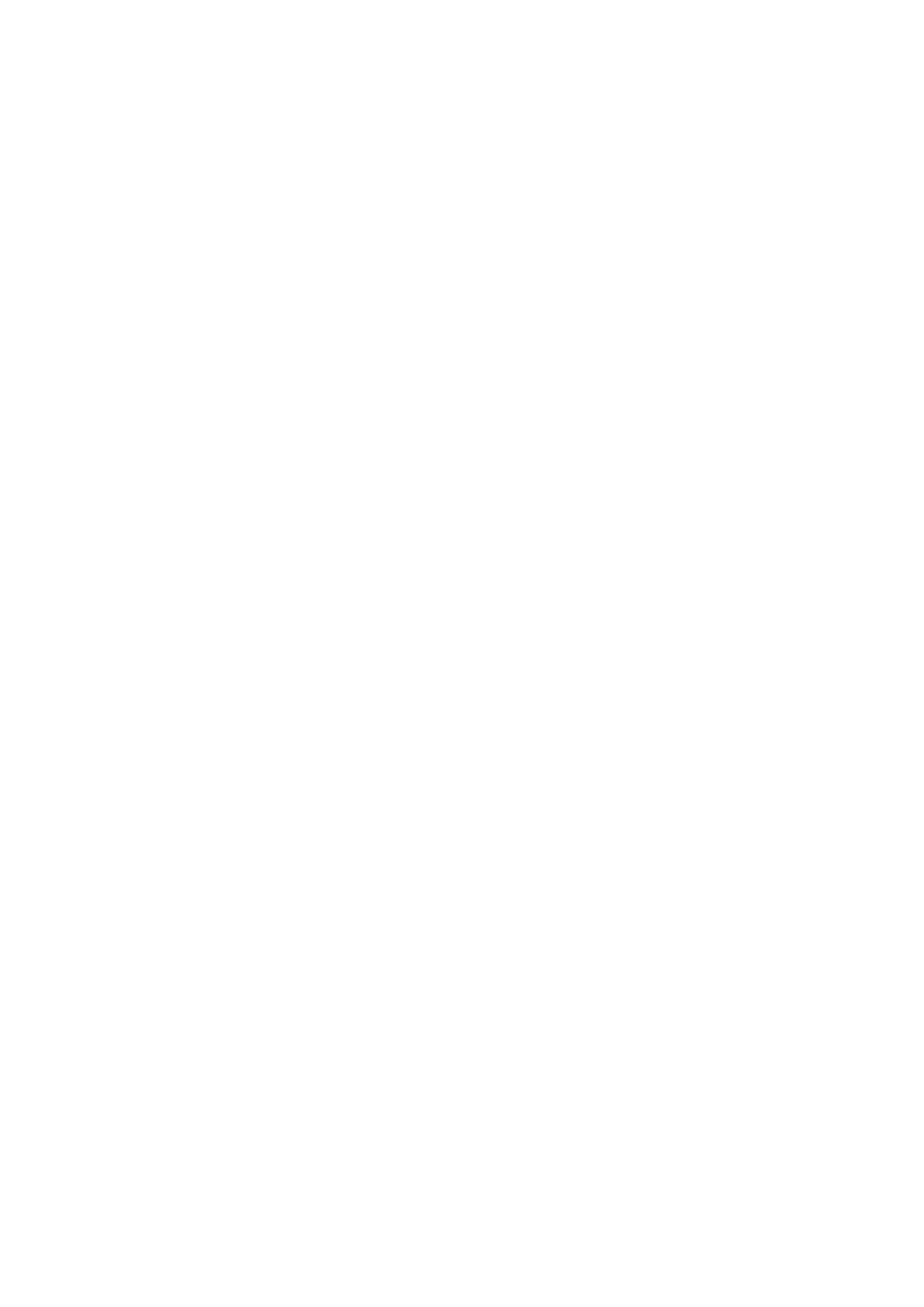# YOCOCU 2014:

*Professionals' Experiences in Cultural Heritage Conservation in America, Europe, and Asia* 

Edited by

Andrea Macchia, Fernanda Prestileo, Simone Cagno and Fariz Khalilli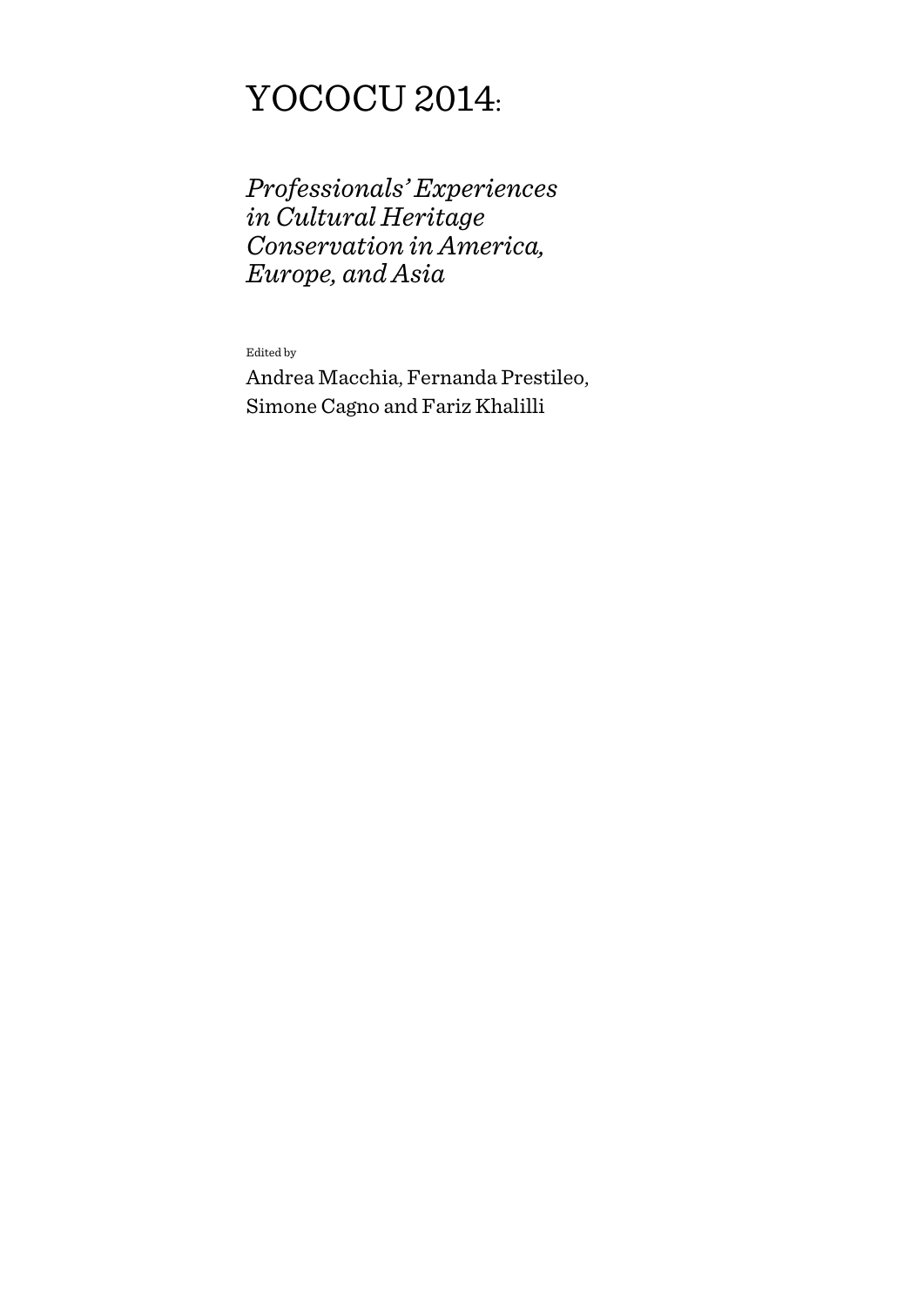YOCOCU 2014: Professionals' Experiences in Cultural Heritage Conservation in America, Europe, and Asia

Edited by Andrea Macchia, Fernanda Prestileo, Simone Cagno and Fariz Khalilli

This book first published 2016

Cambridge Scholars Publishing

Lady Stephenson Library, Newcastle upon Tyne, NE6 2PA, UK

British Library Cataloguing in Publication Data A catalogue record for this book is available from the British Library

Copyright © 2016 by Andrea Macchia, Fernanda Prestileo, Simone Cagno, Fariz Khalilli and contributors

Cover image *Galleria degli Uffizi, Florence* © Pilar Rubiales, 2014

All rights for this book reserved. No part of this book may be reproduced, stored in a retrieval system, or transmitted, in any form or by any means, electronic, mechanical, photocopying, recording or otherwise, without the prior permission of the copyright owner.

ISBN (10): 1-4438-8519-3 ISBN (13): 978-1-4438-8519-5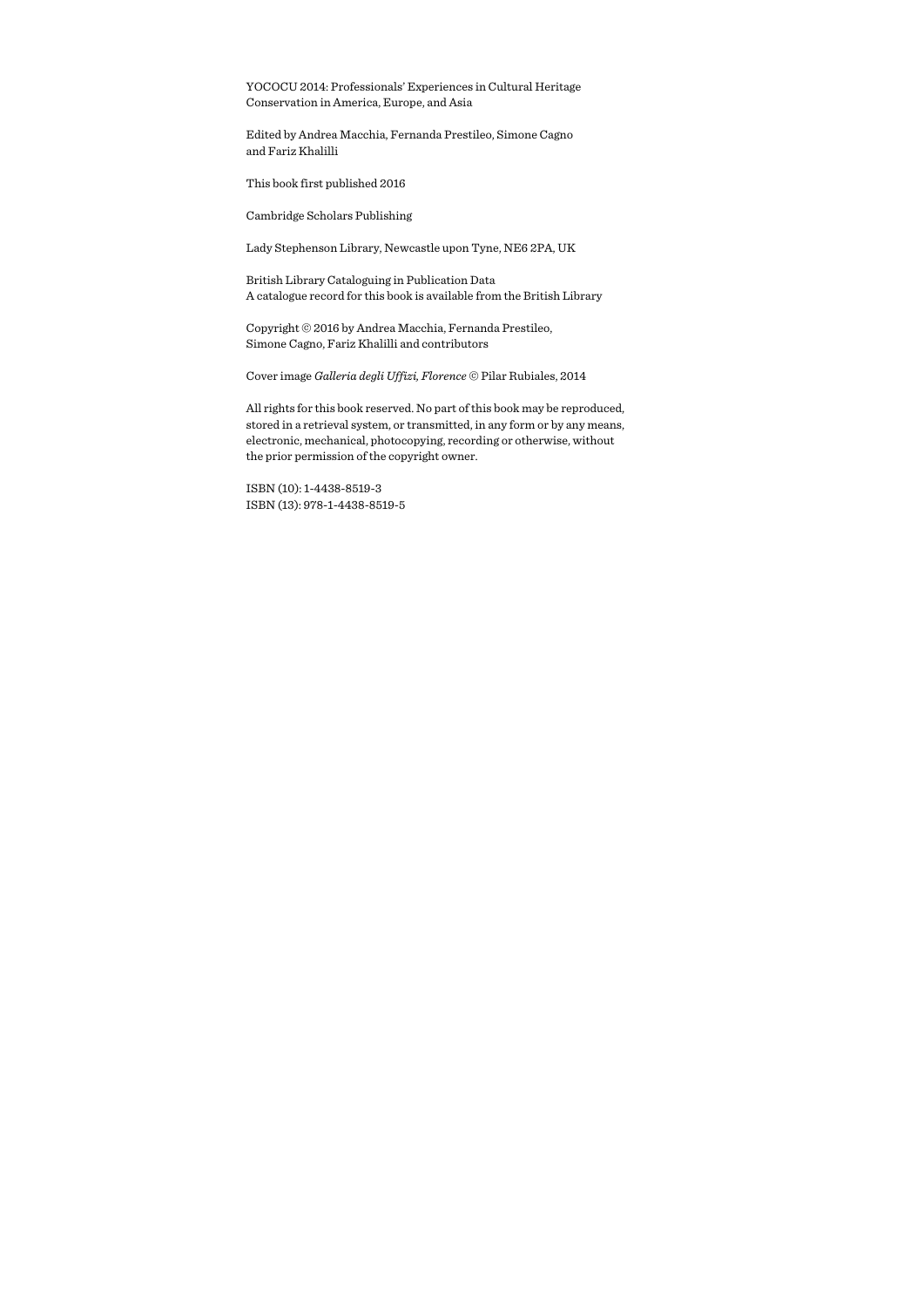#### dedicated to

*Nicoletta, Pietro and Dario Antonio and Leonardo Alice Shehla, Fidan, Farid and Goncha*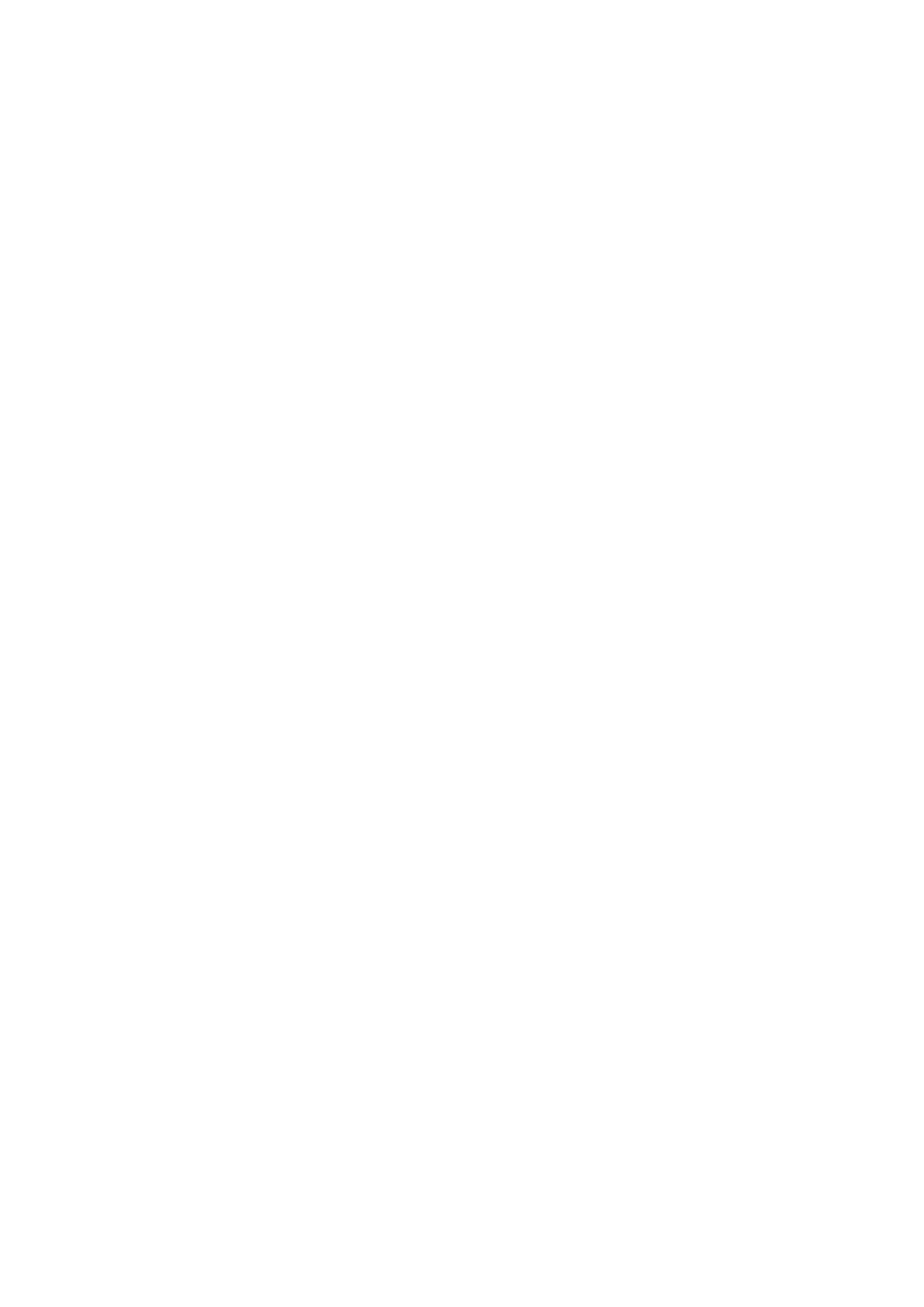# TABLE OF CONTENTS

| 4 <sup>th</sup> YOCOCU Youth in Conservation of Cultural Heritage,                                                                                                                                           |
|--------------------------------------------------------------------------------------------------------------------------------------------------------------------------------------------------------------|
| <b>YOCOCU 2014 Contributions</b>                                                                                                                                                                             |
| World Monuments Fund and Some Examples of Youth Educational<br>Norma Barbacci                                                                                                                                |
| Shraddha Bhatawadekar and Chinmay Yedurkar                                                                                                                                                                   |
| Questions about Preservation and Conservation of Archaeological<br>Carved Wooden Objects (on the Example of Materials from<br>Excavations of the Ancient Settlement Hisorak in 2010) 19<br>Natalia Vasilyeva |
| Alessandro Pergoli Campanelli                                                                                                                                                                                |
| Social Media Impact and Strategies: A Tool to Communicate<br>Laura Solla and Adele Iasimone                                                                                                                  |
| Ushak Carpets as an Example of Cultural and Economic Globalisation 56<br>Cemile Tuna                                                                                                                         |
| Revitalization of Cultural Heritage by Means of Literary Tourism:<br>Nadzeya Charapan                                                                                                                        |
| Lilia Rivero Weber                                                                                                                                                                                           |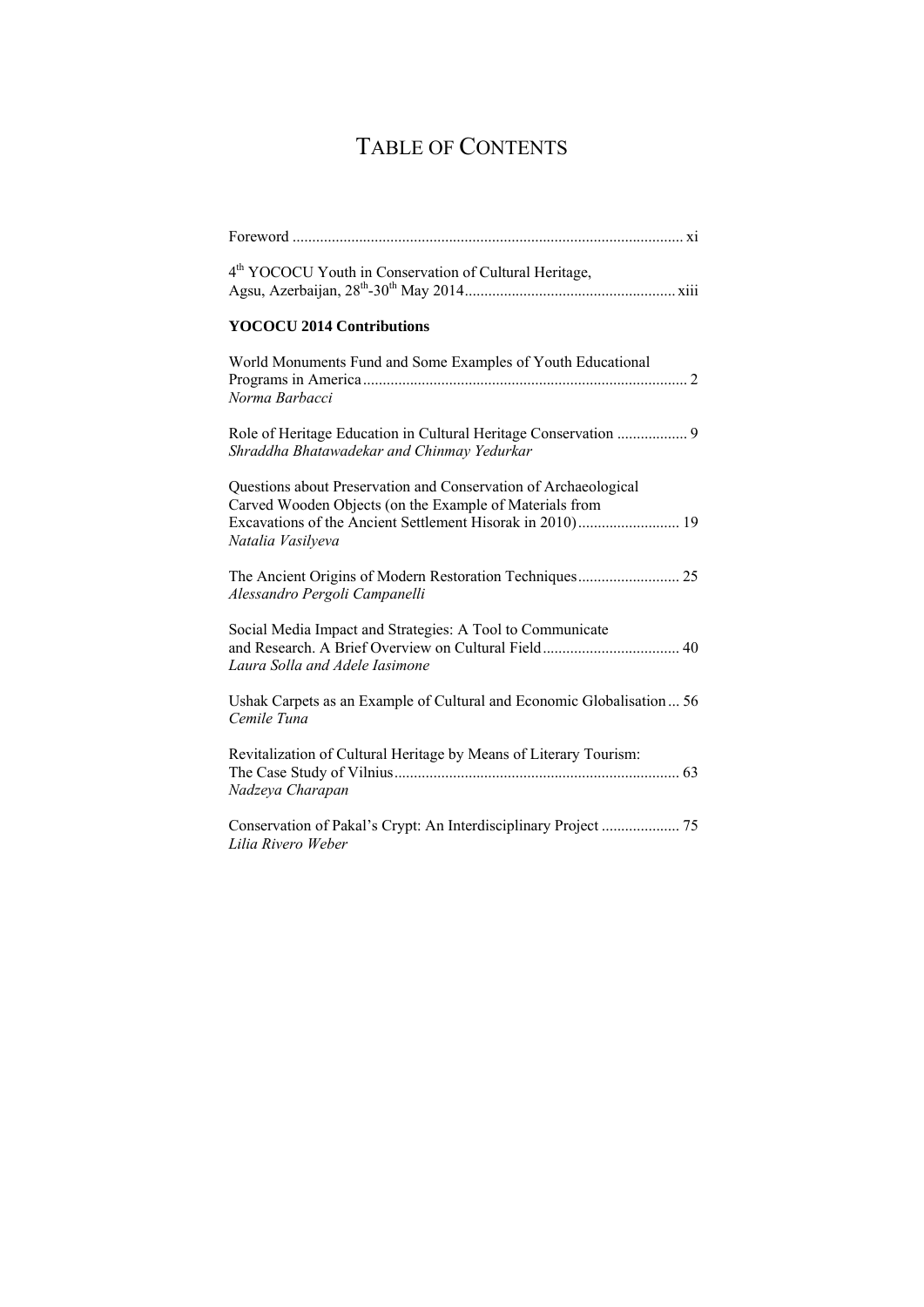| viii                                              | Table of Contents                                                                                                                                                                         |  |
|---------------------------------------------------|-------------------------------------------------------------------------------------------------------------------------------------------------------------------------------------------|--|
| Medieval Ceramics of Azerbaijan:<br>Gafar Jabiyev |                                                                                                                                                                                           |  |
|                                                   | Gafar Jabiyev, Dmitriy Kirichenko, Fariz Khalilli and Elmira Abbasova                                                                                                                     |  |
| Katarzyna Schmidt-Przewozna                       | A Short History of the Natural Dye Materials Used                                                                                                                                         |  |
|                                                   | Project: "Clean Village-Protection of Ecological<br>and Ethnographic Identity with Participation of Local<br>Fariz Khalilli, Arzu Soltan and Gulshan Huseynova                            |  |
|                                                   | Some Documents about Weaving Custom and Tax Records<br>Ahmet Aytaç and Shola Bayramova                                                                                                    |  |
| Majda Begić Jarić                                 | Conservation Treatment of Drawing "Portrait of a Man":<br>Internship of Majda Begić Jarić at the Parchment and Paper<br>Department of the Opificio delle Pietre Dure in Florence 147      |  |
| Nazila Daryaie                                    | The Interface of Myths in the Form of Shape and Design                                                                                                                                    |  |
|                                                   | Strategies of Mexican Cultural Industry for Regional Development<br>of Northern Jalisco: The Case of <i>Huichol</i> Handcrafts  177<br>José G. Vargas Hernández and Miguel Briones Blanco |  |
| and Masoud Siapoosh                               | Conservation of Metal Collection in Ebn-e Sina Museum,<br>Hamedan, Iran: From Interventive to Preventive Approaches  189<br>Omid Oudbashi, Atefeh Shekofteh, Samira Makhzani              |  |
|                                                   | Technical Ceramics from the Workshop of Alchemist,<br>Alsou Nuretdinova and Svetlana Valiulina                                                                                            |  |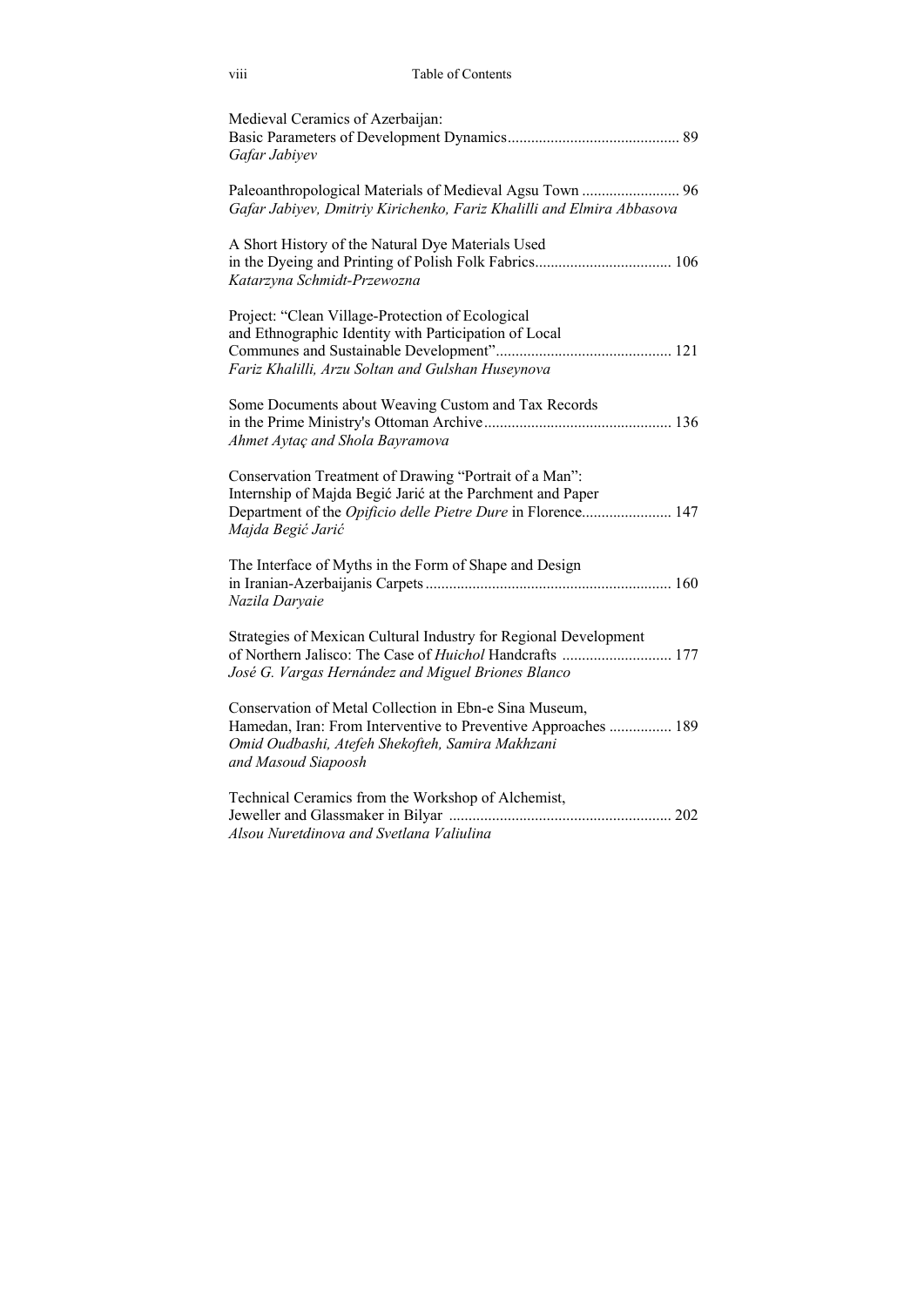#### YOCOCU 2014 ix

| Art and Technique: Artistic Reproduction of the Ancient Bronze<br>Maria Luisa Saladino, Delia Chillura Martino, Renato Lombardo,<br>Vincenzo Gennaro, Cosimo Di Stefano, Francesco Caruso,<br>Patrizia Livreri and Eugenio Caponetti                                               |
|------------------------------------------------------------------------------------------------------------------------------------------------------------------------------------------------------------------------------------------------------------------------------------|
| Wireless Sensor Networks for Archeological Sites Monitoring 256<br>María Inmaculada Martínez Garrido and Rafal Fort                                                                                                                                                                |
| The Secret of Eleonora d'Aragona: Non-Invasive Analysis on Marble<br>Bust by Francesco Laurana to Trace the Original Colours  268<br>Maria Francesca Alberghina, Rosita Barraco, Maria Brai,<br>Lorella Pellegrino, Fernanda Prestileo, Luigi Tranchina<br>and Salvatore Schiavone |
| Conservation of the Paintings from the Collection of the 1848<br><b><i>Ioan Paul Colta</i></b>                                                                                                                                                                                     |
| Roman Bricks and Tiles from Preventive Archaeology Excavations<br>Cristina D'Agostini and Antonio Salvatori                                                                                                                                                                        |
| <b>Classification of Valuable Elements of Hairstyles</b><br>Chiara Lucarelli, Daniela Ferro and Ida Anna Rapinesi                                                                                                                                                                  |
| SEM Analyses of Ancient Fourrée Coins: Fabrication Techniques<br>Alessandro Fiamingo, Enrico Ciliberto, Lavinia Sole and Ezio Viscuso                                                                                                                                              |
| The Rape of Persephone from Morgantina, Sicily. Investigation<br>and Conservation Aspects on a Polychrome Greek Terracotta 383<br>Maria Francesca Alberghina, Enrico Caruso, Raffaella Greca,<br>Giuseppe Milazzo and Salvatore Schiavone                                          |
| Analysis of the Conservation State of a Panel Painting Icon  405<br>Raluca Anamaria Cristache, Ioana Hutanu, Liliana Nica,<br>Viorica Vasilache and Ion Sandu                                                                                                                      |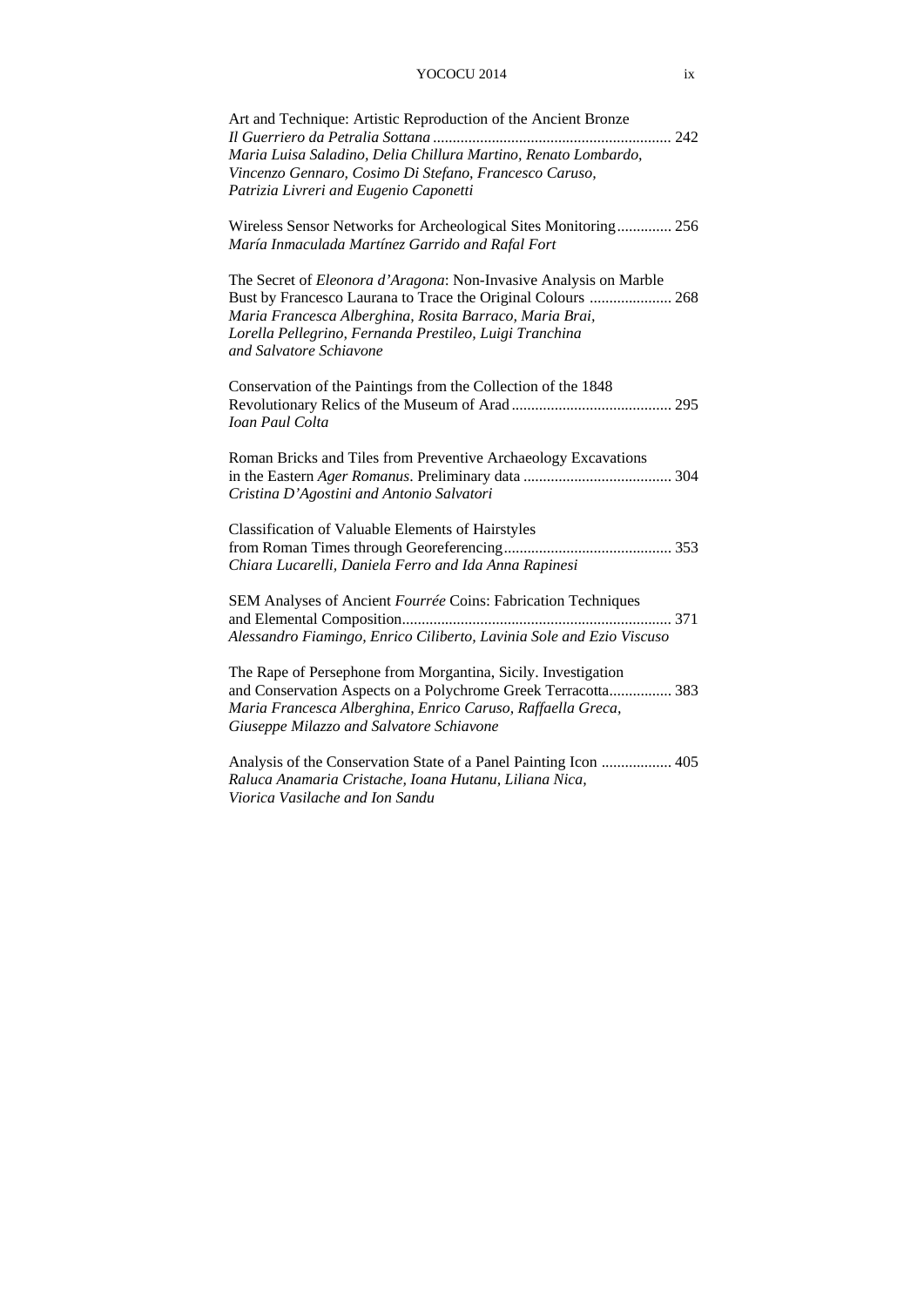#### x Table of Contents

| Study on Cleaning with Water-Based Ecological Systems<br>Silvea Pruteanu, Ion Sandu, Viorica Vasilache, Petronela Spiridon<br>and Irina Crina Anca Sandu                                                                         |  |
|----------------------------------------------------------------------------------------------------------------------------------------------------------------------------------------------------------------------------------|--|
| Characterization by SEM-EDX of the Stone Samples<br>Emine Torgan, Recep Karadag, Vali Aliyev, Aida Mammadova<br>and Fariz Khalilli                                                                                               |  |
| Assessment of Dissolution and Morphology of the Surface of Cuprite<br>Patina in Chemical Cleaning of Archaeological Copper-Based Alloys 457<br>Mohammad Mortazavi, Ahmad Salehi Kakhki,<br>Mohammad Ali Golozar and Hasan Tala'i |  |
|                                                                                                                                                                                                                                  |  |
|                                                                                                                                                                                                                                  |  |
|                                                                                                                                                                                                                                  |  |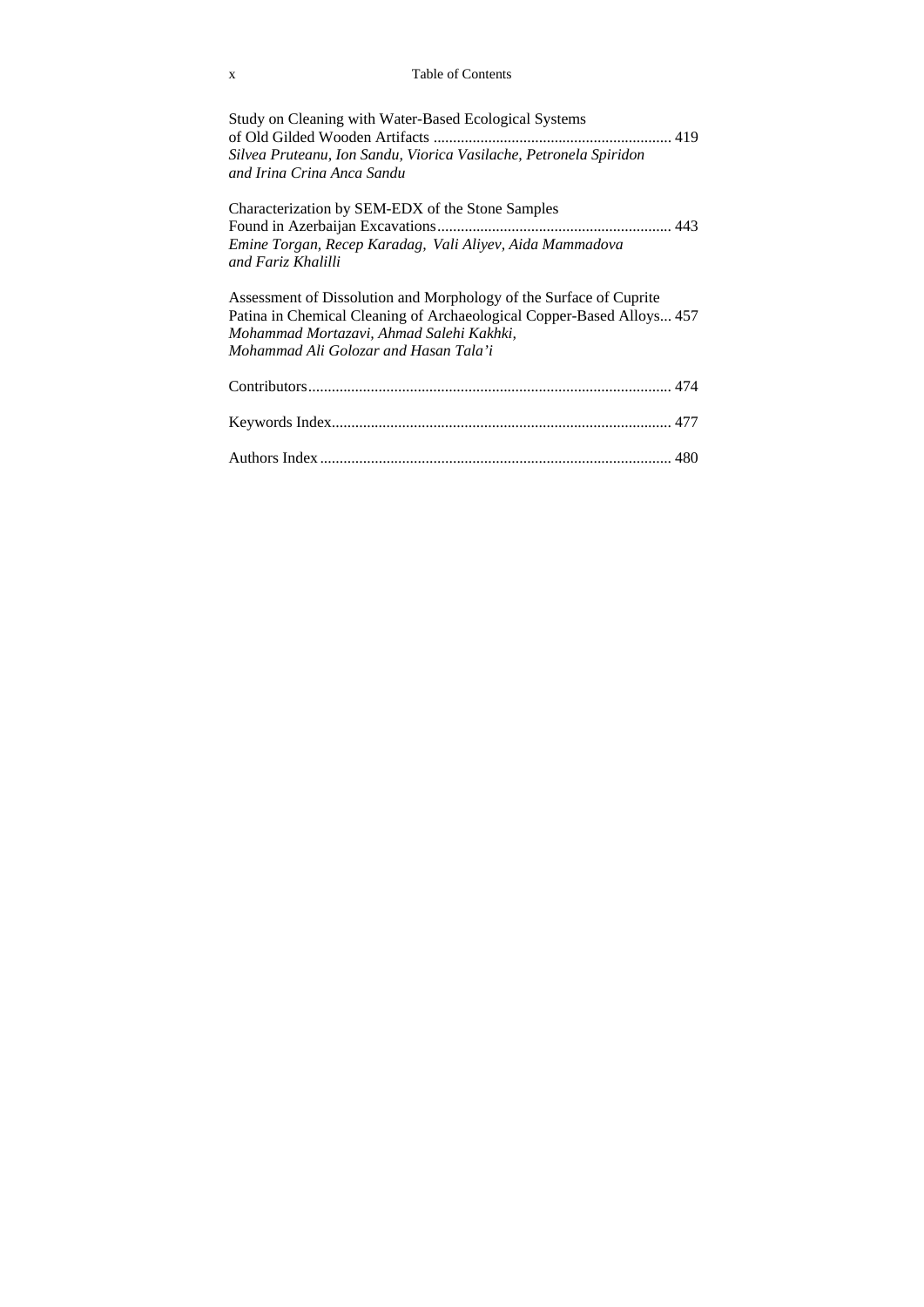### FOREWORD

# YOCOCU, MAY 2014 IN AGSU AND SHAMAKHI, AZERBAIJAN

Expanding knowledge has different meanings: one can imagine being on the edge of a topic, and bit by bit pushing this edge forward, but also to enlarge geographically one's boundaries and be confronted with new realities and practices. This is what happened when YOCOCU moved to Azerbaijan. Opening the book of cultural heritage conservation, a breath full of creativity and passion brushes your eyes and your mind, telling you what YOCOCU 2014 was, and continues to be, a vector for the development of young professionals, a bridge between cultures and between different levels of expertise. The driving force of YOCOCU 2014 was to transcend geographical and mind-set boundaries, in order to encourage every participant to define his contribution and role within the cultural heritage community. Respect to previous editions, the network was exponentially expanded with a look Eastwards, to countries with Turkish or Russophone tradition. Ideas were shared and papers were discussed in a very suggestive location, not only for the luxury (5 stairs hotel) but in particular for the cordial and friendly environment, in Agsu, a city between past and present. A cultural identity which is dug deep and promoted by MIRAS, the organizer of YOCOCU 2014 (with the collaboration and sponsorship of AZ Granata), active in the preservation and enhancement of Azerbaijani heritage. The YOCOCU experience has included several small and endangered realities, such as textile dying, performed in an entirely artisanal manner in Baskal Silk Center, in the beautiful scenery of the Azerbaijani country-side, or the group of traditional music that played for us as part of the social program. This edition also marked a major turn point for YOCOCU. It was decided to give a real embodiment to the network, founding the YOCOCU International Association, leaving YOCOCU conference as the meeting point of all cultural heritage professionals and a showcase of the YOCOCU activities. Branches in several countries have been and are being established, aimed at having a green engine that will go full speed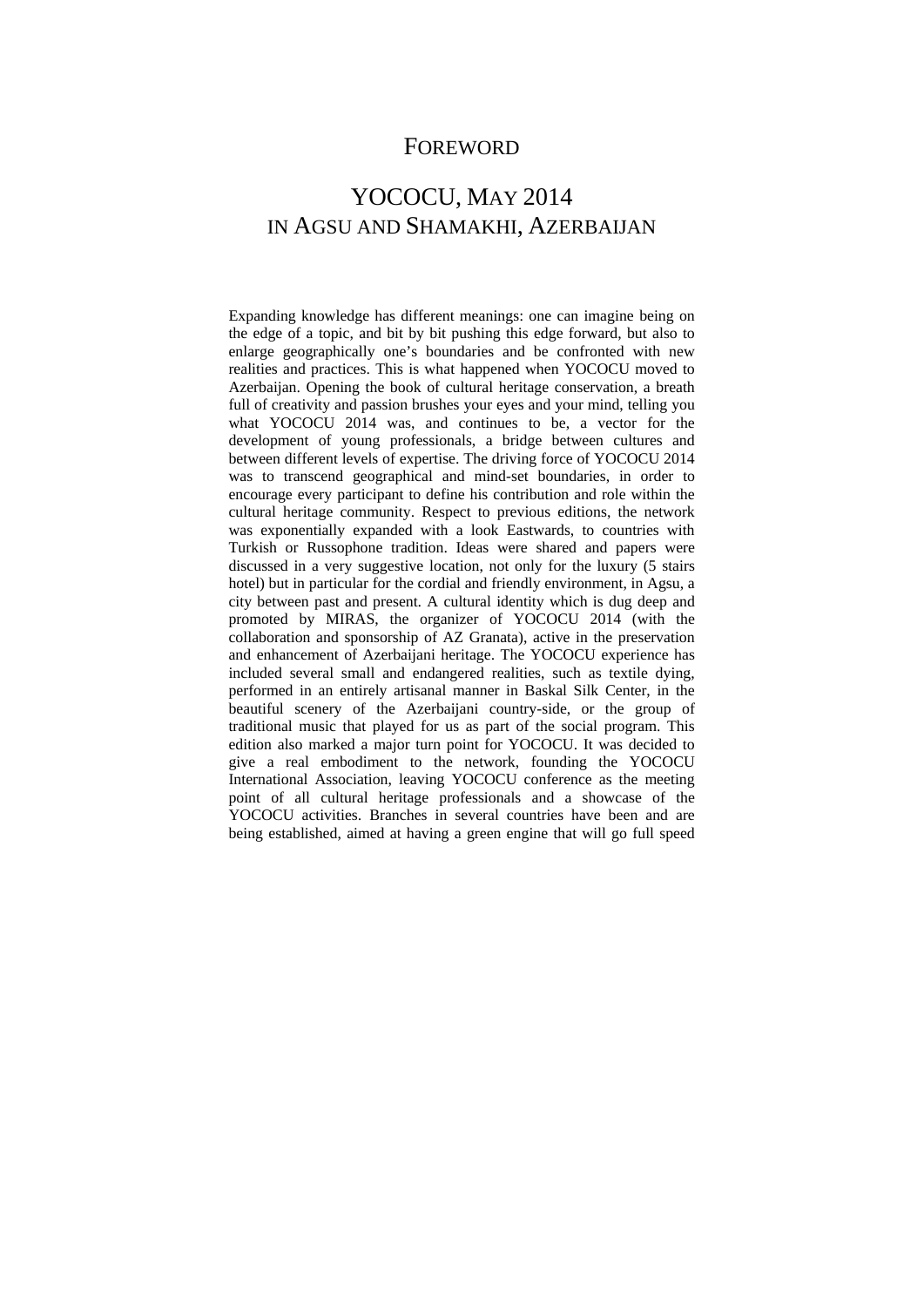#### xii Foreword

by the end of 2015. For more detailed information on the organization, we invite you to visit our website www.yococu.com. This was only possible thanks to your enthusiasm and your participation in YOCOCU 2014, which involved more than 100 participants for a total of 30 countries!

This volume presents several contributions presented at the 2014 edition. Starting by reflections on present politics, strategies and methods of cultural heritage conservation, the book shows new ideas and multidisciplinary approaches to conservation needs, leaving the publication of more technical contributions to the special issue of *Periodico di Mineralogia* dedicated to YOCOCU.

Finally, YOCOCU 2016 will be held in Madrid. This will be our "Back to the Future" edition, for 2 reasons: the first, because it will be hosted in a very special venue: the *Centro de Arte Reina Sofia*, the home of major contemporary work of arts, including Picasso's Guernica, and for this aspect there will be a specific session on the conservation of contemporary (and possibly future) art. The second reason is that we will have two different meeting rooms, but the second one is not adjacent to the other, and not even in Spain! In a move towards a more eco-friendly conference and anticipating future trends, we have foreseen a parallel meeting, taking place in New York, in order to increase the involvement of participants from the Americas, without the need to physically move to Europe. Both venues will be linked constantly by video-audio stream, so that it will be (almost) like being together, in a futuristic fashion!

Andrea Macchia, Fariz Khalilli, Simone Cagno and Fernanda Prestileo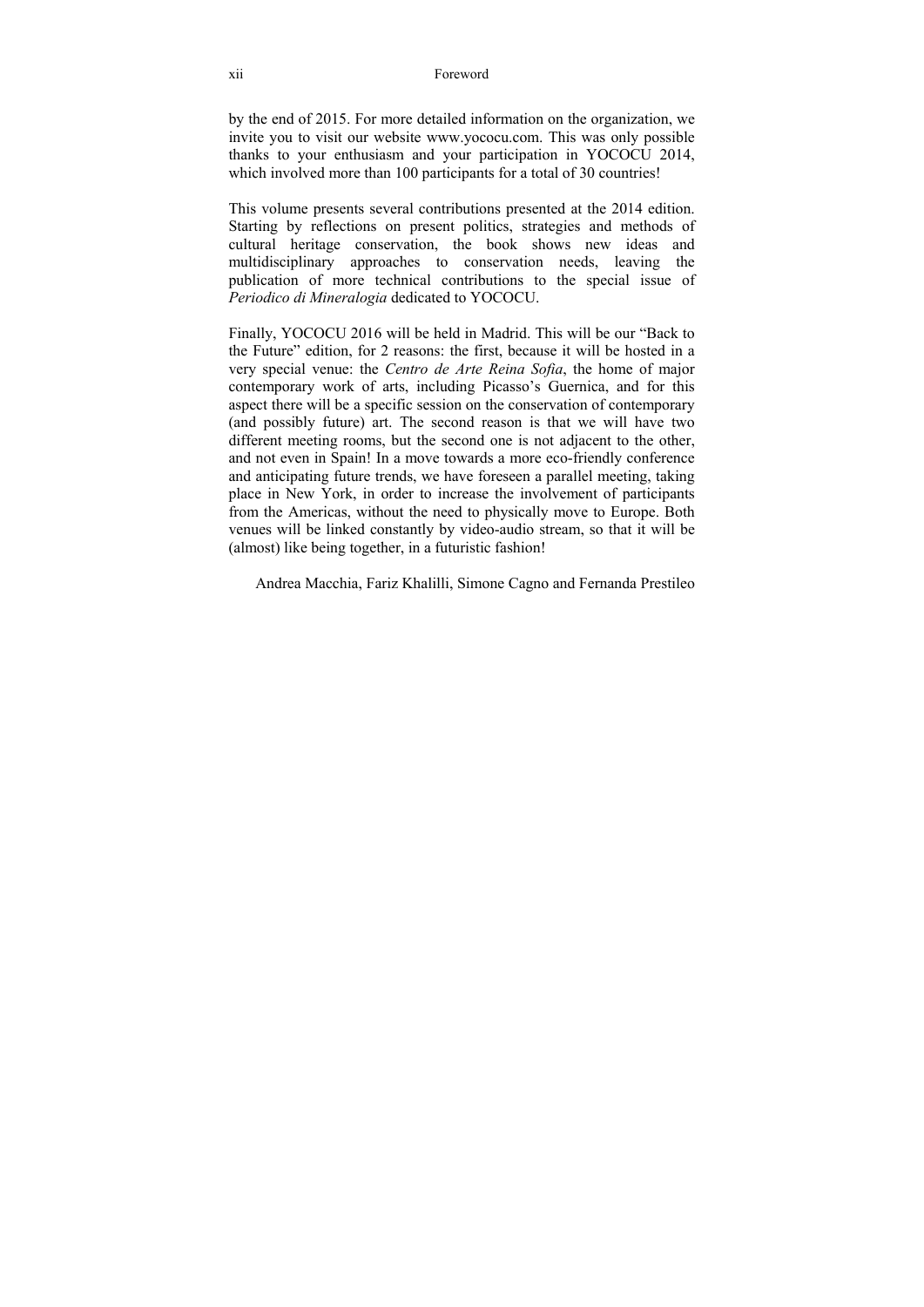# $4^{TH}$  YOCOCU - YOUTH IN CONSERVATION OF CULTURAL HERITAGE, AGSU, AZERBAIJAN,  $28^{TH} - 30^{TH}$  MAY 2014

### **4th YOCOCU Symposium Committee**

#### **Dinara ABBASOVA**

Laboratory of Isotope Dating and Paleoclimatology Researches of the Institute of Geology Sciences in Poland, Academy of Sciences, Poland

#### **Otabek ARIPJANOV**

National Reseacrh Institute of Cultural Heritage, Daejeon, Korea

#### **Ahmet AYTAJ**

Turkish Handicraft Research and Application Center of Seliuk University, Turkey

#### **Rizvan BAYRAMOV**

University of Architecture and Construction, Azerbaijan

#### **Aziza GASANOVA**

Department of Archaeological Technology of Archaeology and Ethnography, Institute of National Academy of Sciences of Azerbaijan **Jafar GIYASI** 

Architecture and Art Institute of National Academy of Sciences of Azerbaijan

#### **Gulshan HAJIYEVA**

Laboratory of Restoration of National Museum of History of Azerbaijan **Gafar JABIYEV** 

Archaeology and Ethnography Institute of National Academy of Sciences of Azerbaijan

#### **Recep KARADAG**

Laboratory for Natural Dyes of Marmara University, Turkey

#### **Telman KERIMLI**

Incorporated Management under Construction Objects "Azerberpa" Scientific Research and Project Institute of Ministry of Culture and Tourism, Azerbaijan

#### **Gulchohra MAMMADOVA**

University of Architecture and Construction, Azerbaijan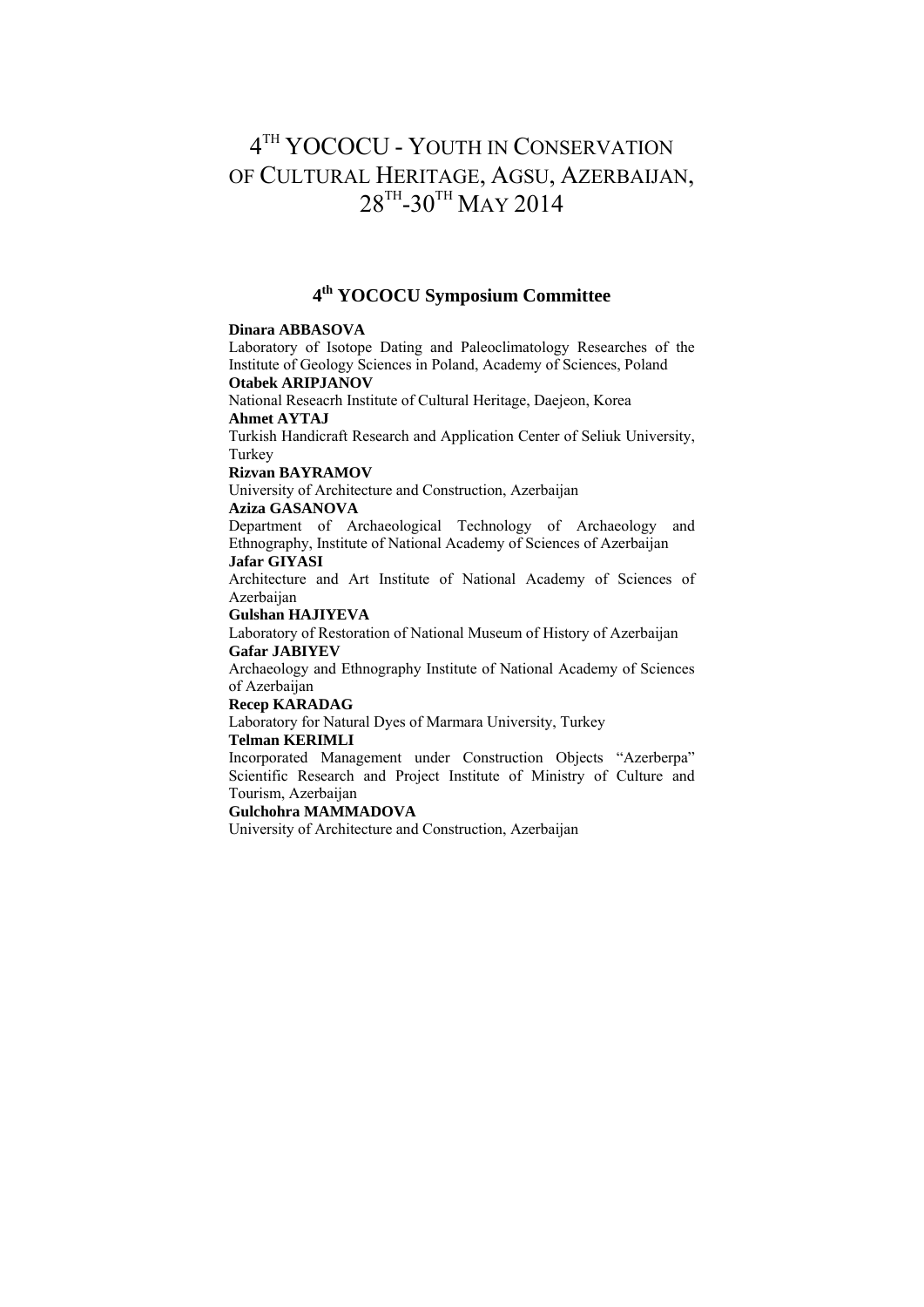#### **Mehmet RIHTIM**

Qafqaz University Caucasus Research, Azerbaijan

### **4th YOCOCU Scientific Committee**

**Annemie ADRIAENS**  Ghent University, Belgium **Geoffrey ALLEN**  Interface Analysis Centre University of Bristol, United Kingdom **Ernesto BORRELLI**  Istituto Superiore per la Conservazione ed il Restauro, Italy **Joost CAEN**  Artesis University College Antwerp, Belgium **Angela CALIA**  CNR-Istituto per i Beni Archeologici e Monumentali, Italy **Luigi CAMPANELLA**  Sapienza University of Rome, Italy **Enrico CILIBERTO**  University of Catania, Italy **Hilde DE CLERQ**  Royal Institute for Cultural Heritage KIKIRPA, Belgium **Henry A. DEPHILIPS Jr**  Vernon K. Krieble Trinity College, United States of America **Lorena FERRARO**  Dirección National de Conservatión de Áreas Protegidas, Argentina **Elisabetta GIORGI**  Sapienza University of Rome, Italy **Koen JANSSENS**  University of Antwerp, Belgium **Ioanna KAKOULLI**  UCLA/Getty Conservation Institute, United States of America **Fariz KHALILLI**  MIRAS Social Organization in Support of Studying of Cultural Heritage, Azerbaijan **Mauro Francesco LA RUSSA**  University of Calabria, Italy **Jianjun MEI**  Institute of Historical Metallurgy and Materials University of Science and Technology Beijing, China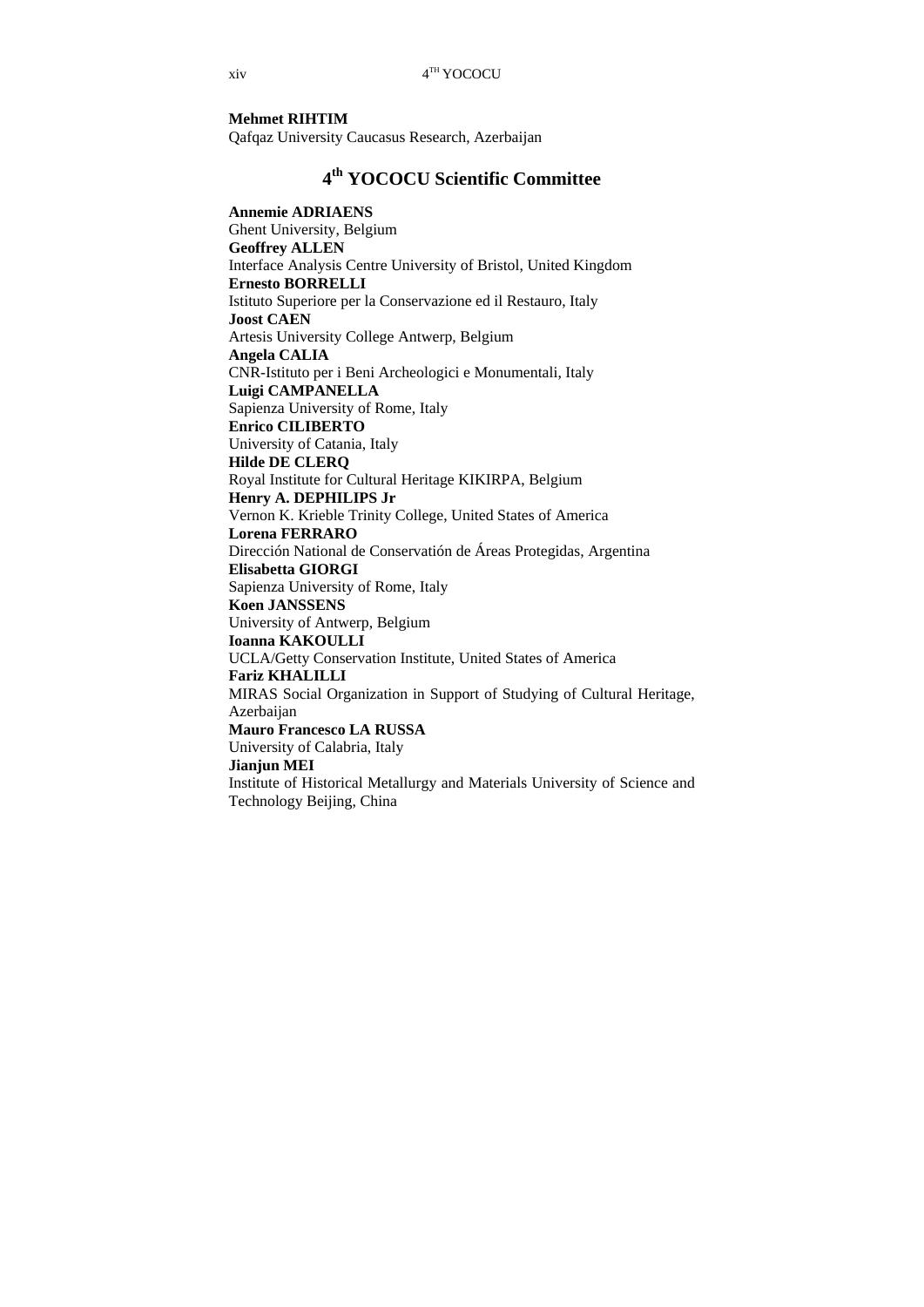#### **Guadalupe PINAR**

University of Natural Resources and Applied Life Sciences Vienna, Austria

#### **Silvia PRATI**

University of Bologna, Italy

#### **Fernanda PRESTILEO**

CNR-Istituto per la Conservazione e la Valorizzazione dei Beni Culturali, Italy

#### **LILIA RIVERO WEBER**

Directora General Adjunta de Promoción Cultural y Acervo Patrimonial, Mexico

#### **ANTONIO SALVATORI**

CNR-Istituto per le Tecnologie Applicate ai Beni Culturali, Italy **TARA SHARMA**  NIRLAC New Delhi, India **PATRICK STORME**  Artesis University College Antwerp, Belgium **DAVID STRIVAY**  University of Liège, European Center of Archaeometry, Belgium

## **4th YOCOCU Organizing Committee**

#### **Elnur ALIYEV**

Tbilisi State University, Georgia

# **Nicoletta BARBABIETOLA**

YOCOCU, Italy

#### **Shola BAYRAMOVA**

MIRAS Social Organization in Support of Studying of Cultural Heritage, Azerbaijan

#### **Simone CAGNO**

University of Antwerp, Belgium – Norwegian University of Life Sciences, Norway

#### **Ugur GIYASI**

Incorporated Management under Construction Objects "Azerberpa" Scientific Research and Project İnstitute of Ministry of Culture and Tourism, Azerbaijan

#### **Vugar GULIYEV**

MIRAS Social Organization in Support of Studying of Cultural Heritage, Azerbaijan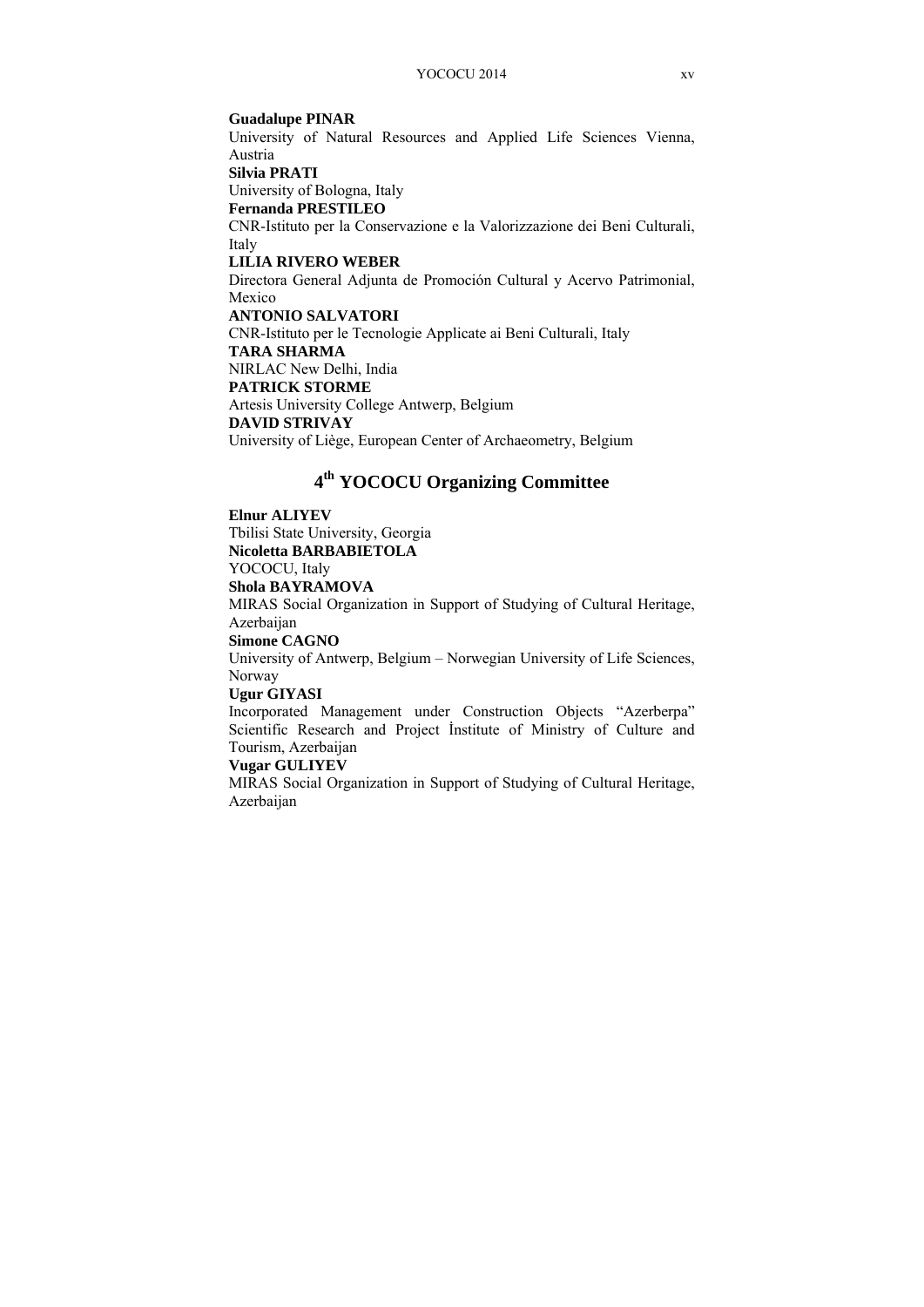#### **Arzu HASANLI**

MIRAS Social Organization in Support of Studying of Cultural Heritage, **Azerbaijan** 

#### **Raksana HASANOVA**

Laboratory of Restoration of National Museum of History of Azerbaijan **Said HUSEYNOV** 

Geology Institute, National Academy of Sciences, Azerbaijan

#### **Radomir IVANOVIC**

Archaeologica, Macedonia

#### **Rashad IBRAHIMOV**

MIRAS Social Organization in Support of Studying of Cultural Heritage, **Azerbaijan** 

#### **Fariz KHALILLI**

MIRAS Social Organization in Support of Studying of Cultural Heritage,

**Azerbaijan** 

#### **Andrea MACCHIA**

YOCOCU, Italy

#### **Fernanda PRESTILEO**

CNR-Istituto per la Conservazione e la Valorizzazione dei Beni Culturali, Italy

#### **Silvestro Antonio RUFFOLO**

University of Calabria, Italy

#### **Albina RZAYEVA**

MIRAS Social Organization in Support of Studying of Cultural Heritage, Azerbaijan

#### **Luigi SCRINZI**

Representative of MIRAS Social Organization in Italy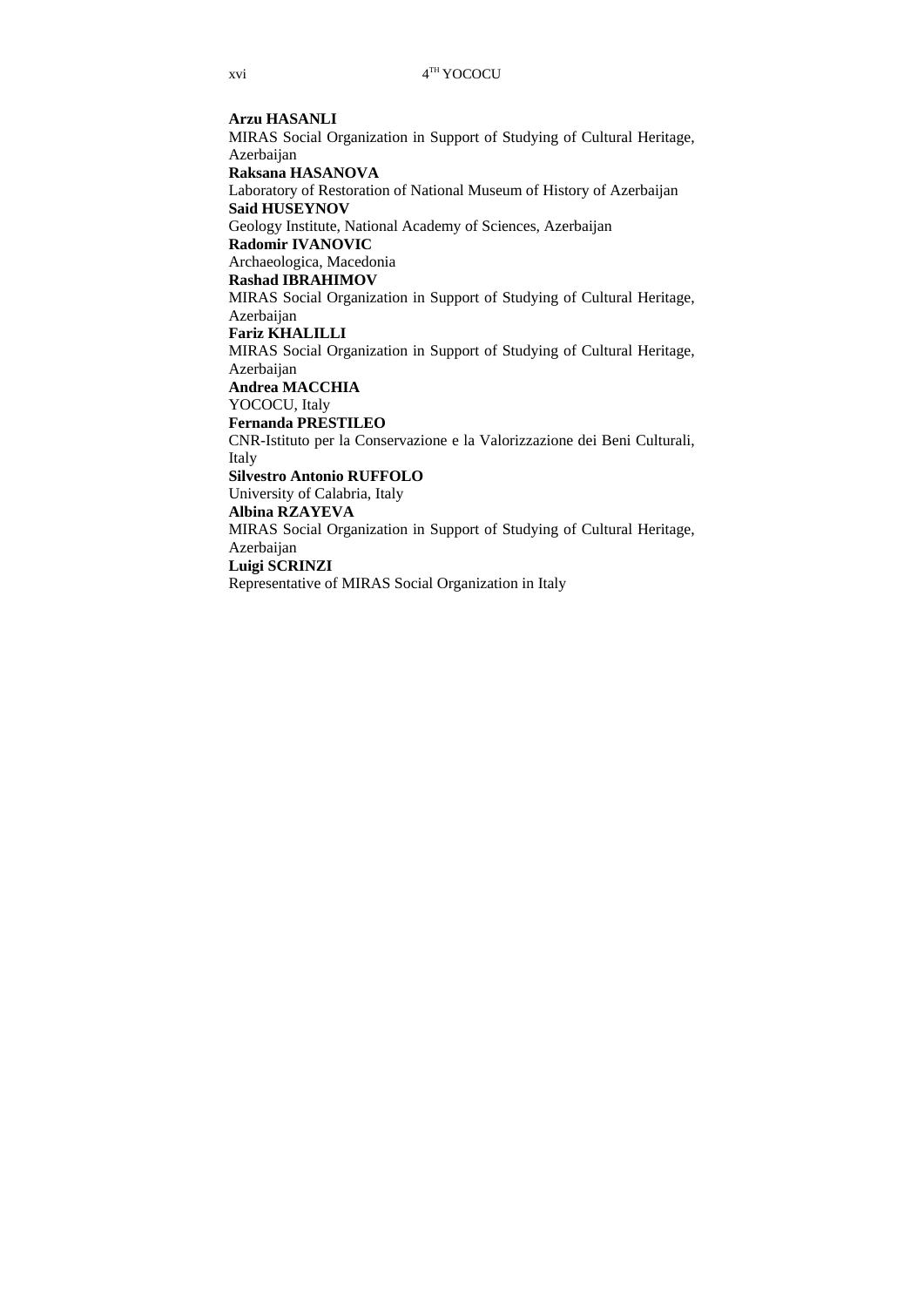# **YOCOCU 2014 CONTRIBUTIONS**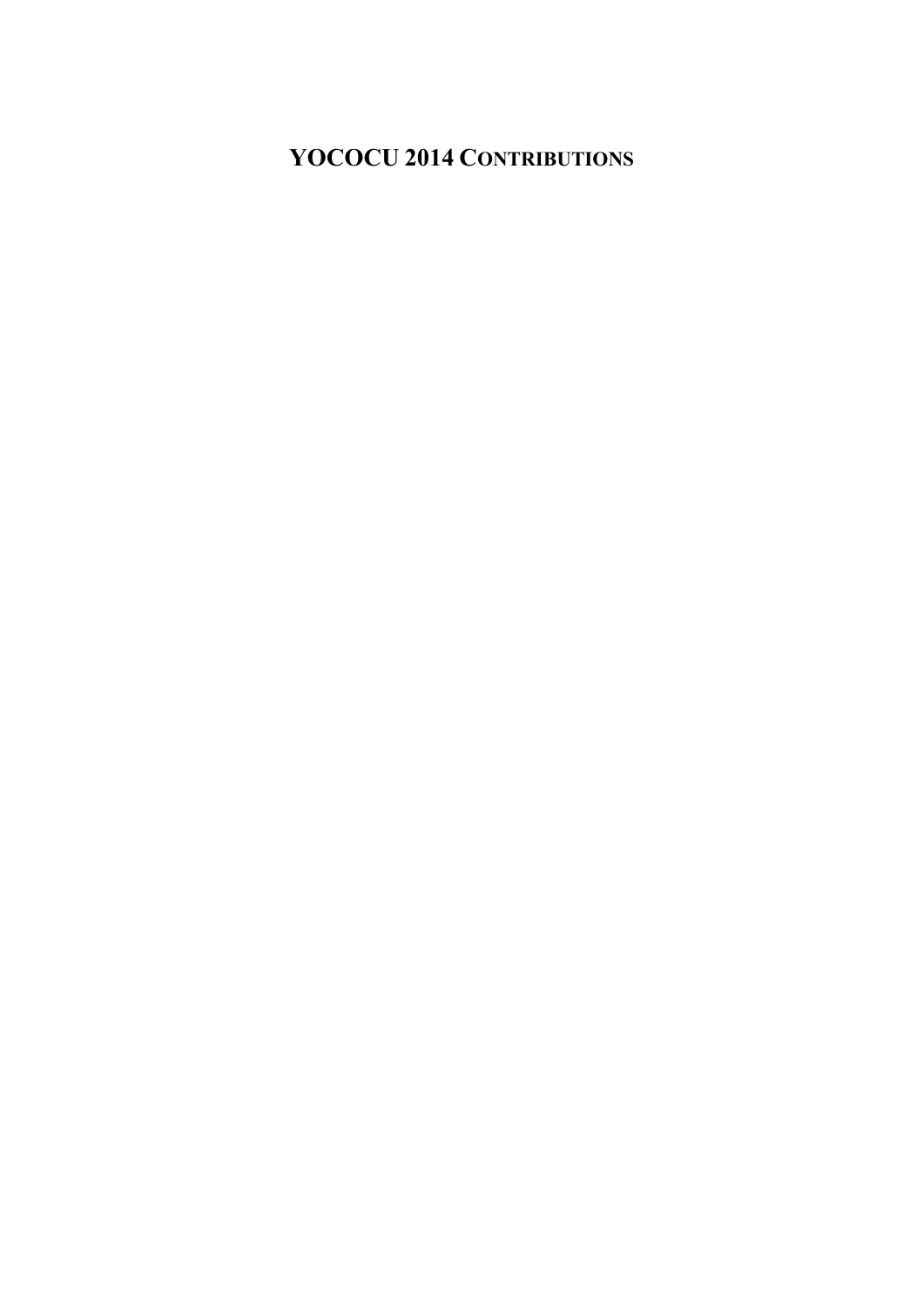# WORLD MONUMENTS FUND AND SOME EXAMPLES OF YOUTH EDUCATIONAL PROGRAMS IN AMERICA

## NORMA BARBACCI

### WORLD MONUMENTS FUND, PROGRAM DIRECTOR FOR LATIN AMERICA, SPAIN AND PORTUGAL, 350 FIFTH AVENUE, SUITE 2412, NEW YORK, NY 10118, USA, NBARBACCI@WMF.ORG

#### **Abstract**

World Monuments Fund (WMF) is a private non-profit organization dedicated to the preservation of cultural heritage around the world. Since its creation in 1965 it has collaborated with local and international partners in over 400 conservation projects in more than 90 countries. From our headquarters in New York, our Paris office, and with the collaboration of our independent affiliates in London, Madrid, Lisbon, and Lima, WMF works closely with private and public partners in order to implement a comprehensive conservation effort that includes project planning, surveys, fieldwork, on-site training in the building crafts, advocacy, and the development of long-term strategies for the protection of endangered monuments and sites.

**Keywords:** World Monuments Fund, youth training, crafts training, educational exchanges

#### **World Monuments Fund Background**

WMF supports the conservation of monuments and sites through:

• Advocacy: WMF raises public awareness of significant and imperiled sites. WMF's primary advocacy tool is its World Monuments Watch List, which is issued every two years.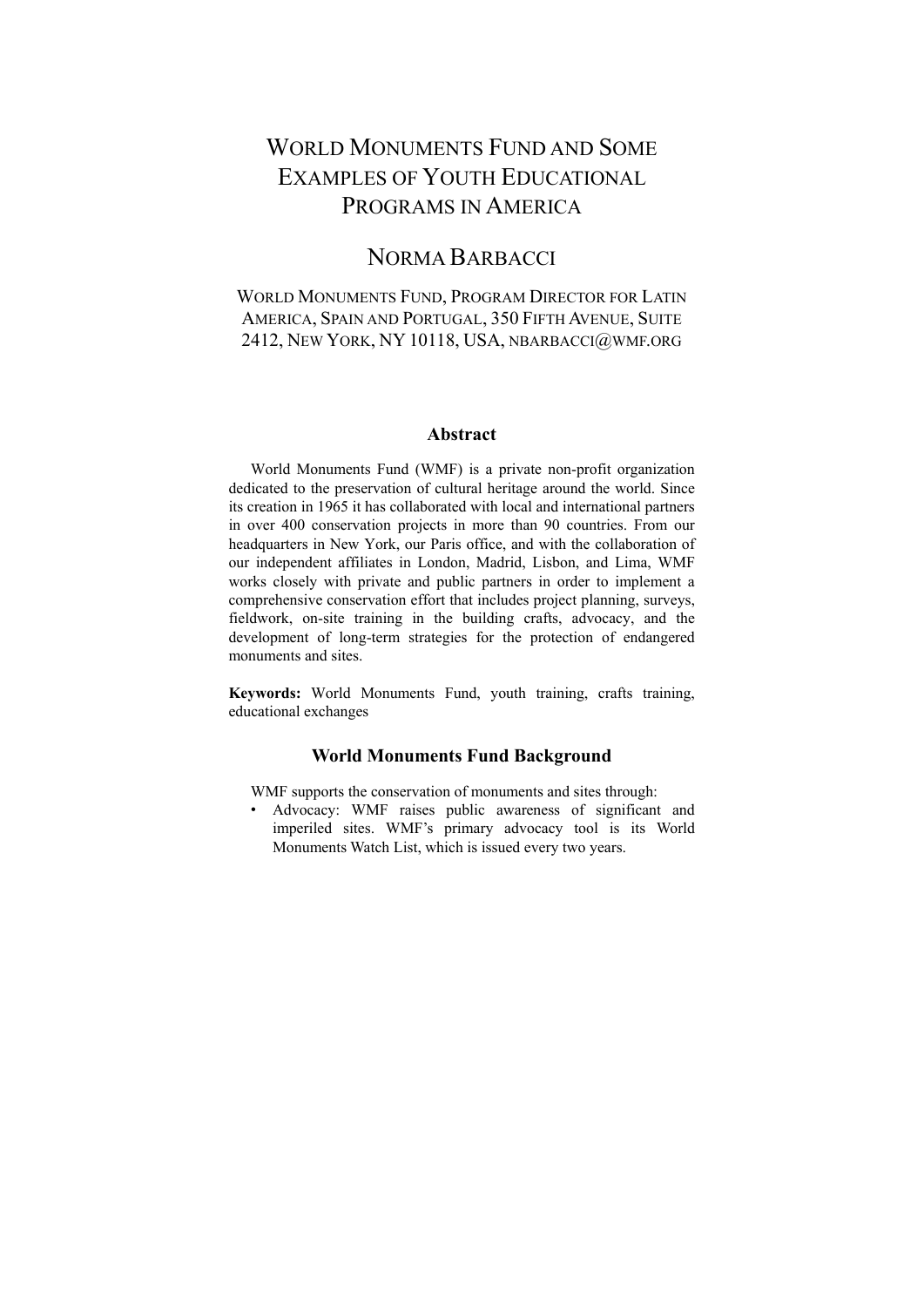- Financial Assistance: WMF supports planning and field conservation work through a number of restricted funding programs and challenge funding.
- Technical Assistance: WMF provides technical assistance to address general conservation issues threatening a region and site-specific conservation problems.
- Educational Activities: WMF supports and sponsors public professional forums, exhibitions, and publications, as well as crafts training programs and educational exchanges directed mainly towards youth around the world.

As part of its educational activities, WMF sponsored the following training initiatives and internships involving young people in America:

#### **Andahuaylillas – Youth Heritage Training Program**

Andahuaylillas is a small town located 25 miles from the city of Cusco in Peru. Its 6,000 inhabitants are mainly involved in agriculture and cattle-raising, and many of their young people tend to move to larger cities looking for job opportunities.

Since 2009, WMF is supporting the comprehensive restoration of San Pedro Apóstol, the  $16<sup>th</sup>$  c. baroque church considered the Sistine Chapel of America because of the beauty of its mural painting.

The broader goal of this project is not only to restore the church, but also to preserve the architectural integrity of the town and its natural context and to promote tourism as a resource for economic development in the region. Therefore, WMF lobbied the National Institute of Culture for the declaration of the town of Andahuaylillas as a National Monument. This recognition provided the needed legislation to preserve the integrity of the historic fabric of the town.

In order to foster meaningful involvement from the community, considered necessary to lend depth and sustainability to the preservation efforts, the conservation work was shared with the local and international community through a program titled "open for restoration" which included public exhibits, guided tours during work hours, technical seminars, and promotion of the work through a web portal.

Furthermore, WMF launched a three-year program with the objective of encouraging local youth to actively participate in the study, protection, and advancement of their cultural heritage. Through a series of workshops,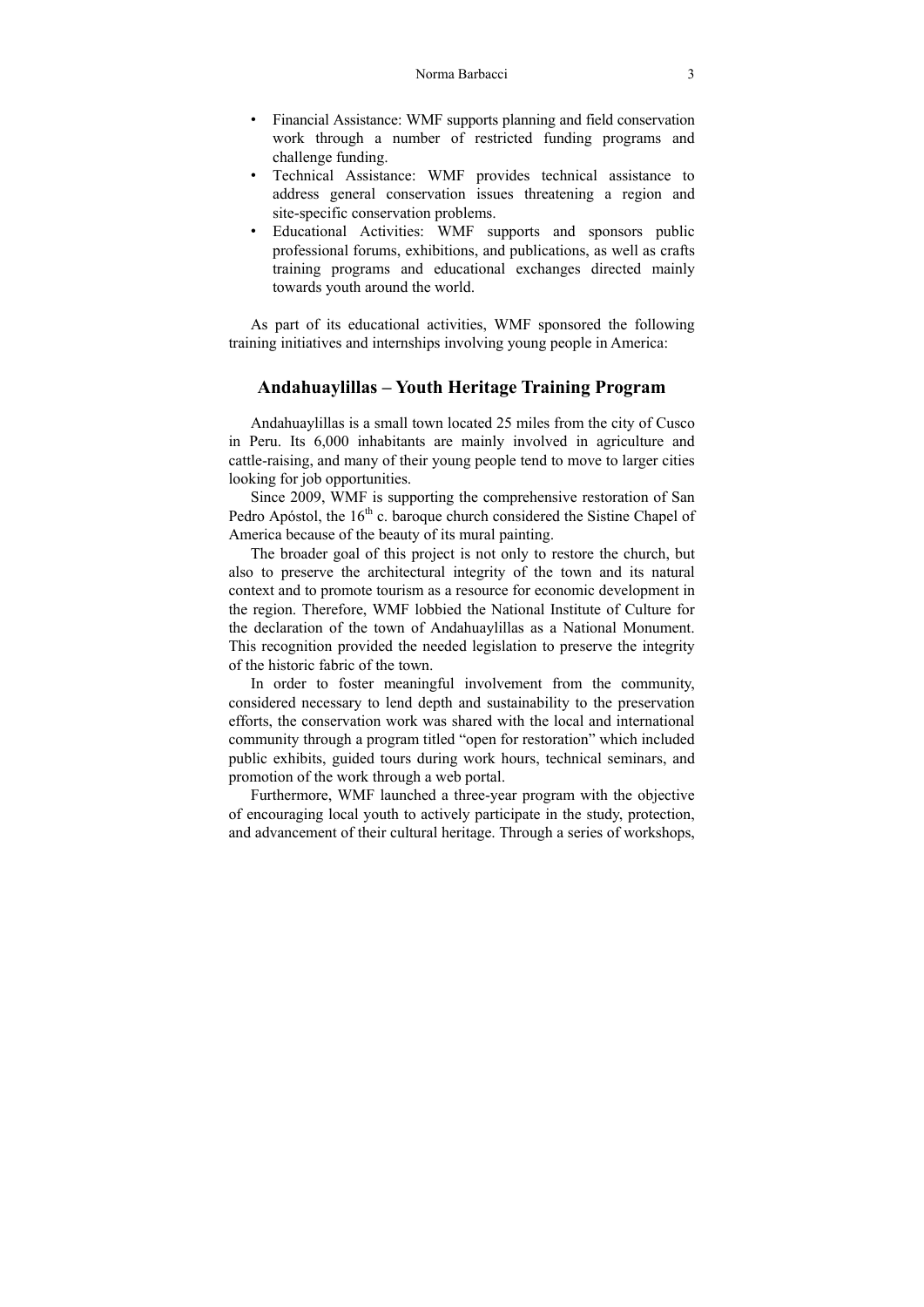excursions, and practical field exercises, the young men and women who participated in this program had the opportunity to explore the works of their ancestors and consequently become aware of the rich cultural legacy they have inherited.

They were exposed to various documentation techniques that enabled them to record both the material and intangible aspects of their culture and have developed means to interpret them in novel ways, making them more accessible to the community. They now believe that their responsibility as cultural custodians includes the preservation of local knowledge and traditional practices as well as the protection of the town's surrounding landscape which they understand as integral elements of their heritage.

Conscious of the magnitude and complexity of this challenge and of the necessity to find partners to tackle it, they have organized public events, launched information campaigns, and produced educational materials such as videos, comic books, power-point presentations, and short performances in an effort to raise the level of awareness among the rest of the population in the hope that a new found pride in their rich heritage will motivate them to get involved in its protection. To a large extent these efforts are directed to children and school students.

One of their concrete achievements has been the establishment of a "Heritage Day" as a yearly celebration commemorating the inscription of Andahuaylillas as a National Historical Town. The event, which includes exhibitions, drawing and photographic competitions, a film projection, conferences, and round-table discussions, is well received by the population, and has the support of local authorities.

In addition they have started to catalogue every building in town, documenting its architectural characteristics, its state of conservation, and recording information related to its inhabitants, in order to create an interactive 3-D map that will include technical drawings, texts, photographs, and video clips, and which will be continuously fed by the town's neighbors who will contribute their family stories, memories, and personal testimonies.

The group's plans for the future include: producing pamphlets instructing the population as to the existing building guidelines and encouraging them to repair instead of replace their historical houses; promoting the continuity of local craftsmanship; lobbying for the declaration of the district as a protected cultural landscape; proposing the creation of a cultural commission in every village of the district, assisting them in the protection of their local heritage; documenting all festivities celebrated throughout the year; advancing a form of tourism that does not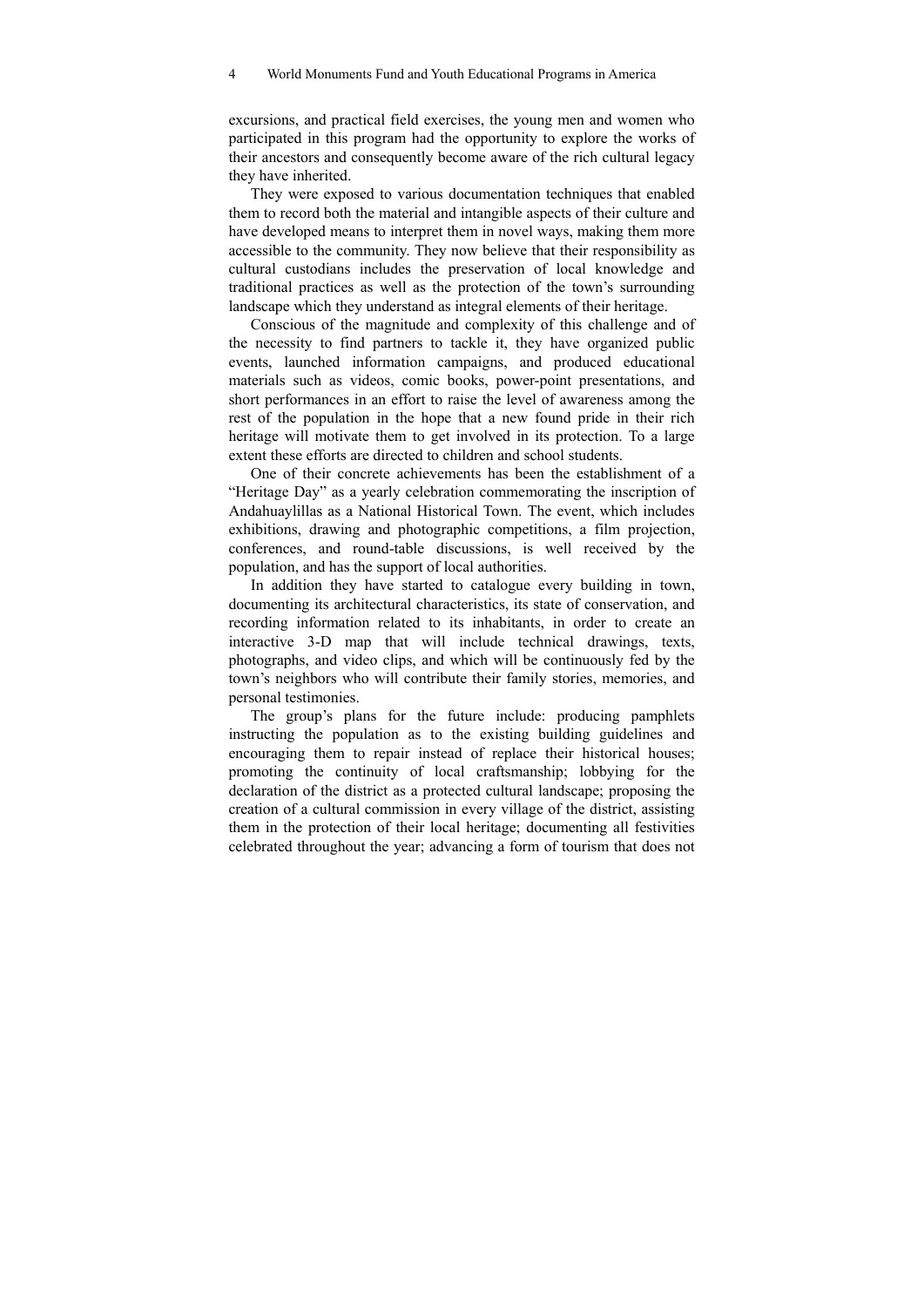#### Norma Barbacci 5

negatively affect the integrity of their cultural and natural heritage; promoting traditional crops, particularly protecting the genetic integrity of maize (corn) which has historical been the foundation of the region's development; promoting exchanges between the young and the elderly thus facilitating the transmission of traditional knowledge and historical memory; creating a web site dedicated to the protection of the district's heritage.

WMF hopes to replicate this program in other parts of Peru.

### **Gingerbread Houses of Port au Prince – Traditional Building Crafts Program**

In October 2009, the Gingerbread houses of Port-au-Prince were included on the 2010 World Monuments Watch in order to raise awareness about this unique architectural heritage. Many of these elegant, turn-of-the-century structures, had fallen into disrepair, and support was needed for the revitalization of these important buildings and their communities.

Less than three months later, the devastating earthquake of January 12, 2010, all but shattered the Haitian people and the places they hold dear. Although many of the Gingerbread houses suffered significant damage, their traditional construction proved seismically resistant and very few collapsed. Thus, the Haitian government prioritized these neighborhoods with their iconic architecture for international conservation assistance.

Since then, WMF and *Fondation Connaissance et Liberté* (FOKAL) are collaborating on several preservation activities with the support of the Prince Claus Fund of Holland, ICOMOS and the *Institut du Patrimoine Wallon* (IPW).

The work started with a preliminary assessment mission in order to evaluate the conditions of the Gingerbread houses. An international team of architects, engineers and contractors was deployed, and their tasks included identification and mapping of the houses and the development of the online Gingerbread Damage Survey Database, photographic documentation of earthquake damage, a preliminary condition and repair feasibility analysis and recommendations for conservation strategies. FOKAL took advantage of the team's visit to organize a participatory workshop with dozens of Gingerbread house owners. They were able to identify their properties on the survey maps, and were reassured about the potential rehabilitation of their damaged properties. This event also helped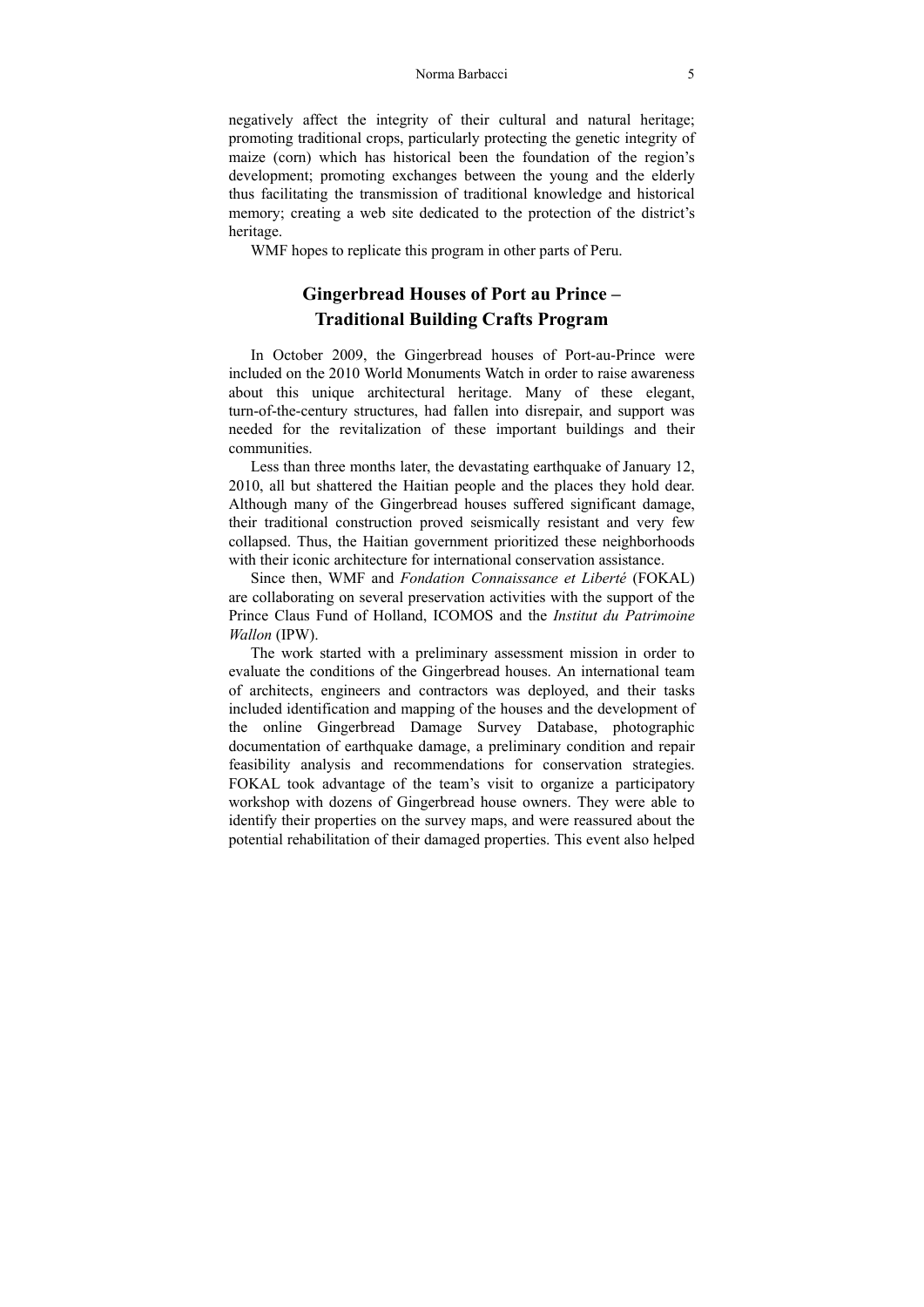advance the idea of establishing a Gingerbread Historic District that would include the neighborhoods of Bois Verna, Pacot, and Turgeau where the largest concentration of Gingerbread period houses are located. The mission results were published in French, English and Spanish, and are available through WMF's website (Gingerbread Houses Reports).

The current phase of the project is focused on capacity building and education. The Institut du Patrimoine Wallon is training artisans in traditional construction and conservation techniques, using the rehabilitation of the Maison Dufort, owned by FOKAL, as a vehicle for the training. WMF is supporting the Dufort rehabilitation with expertise on seismic reinforcement and by creating didactic materials based on the Dufort experiences with the active participation of IPW and the craft trainees – to ensure the transfer of knowledge beyond the group of artisans being trained. The overall aim is to develop a group of skilled heritage practitioners and a body of educational materials that can advance conservation efforts in the Gingerbread Neighborhood and throughout Haiti.

#### **Arica Parinacota Churches – Student Internships**

The 2010 World Monuments Watch included a nomination for 30 churches in Arica and Parinacota that were seen as emblematic of the religious and cultural history of the region based on their historical significance and consistency in style and construction systems. Their placement on the Watch resulted in a project developed with the Fundación Altiplano who with the support of WMF completed the restoration of the Esquiña church, badly damaged during a 2005 earthquake.

In conjunction with the restoration was the implementation of training workshops for locals, designed to create employment opportunities in the heritage tourism sector for this depressed area in addition to developing the skills necessary for the continued maintenance of the church. The restoration of the Esquiña church focused on the benefits of traditional construction skills and materials, as well as research to reinforce the structure with a system developed by the Catholic University of Peru, based on the use of geo-synthetic mesh.

In June 2011, three students from the Youth Build program of the Abyssinian Development Corporation of Harlem, New York were sponsored by WMF to travel to Arica to participate in the Training Program in Conservation of Earthen Architecture run by Fundación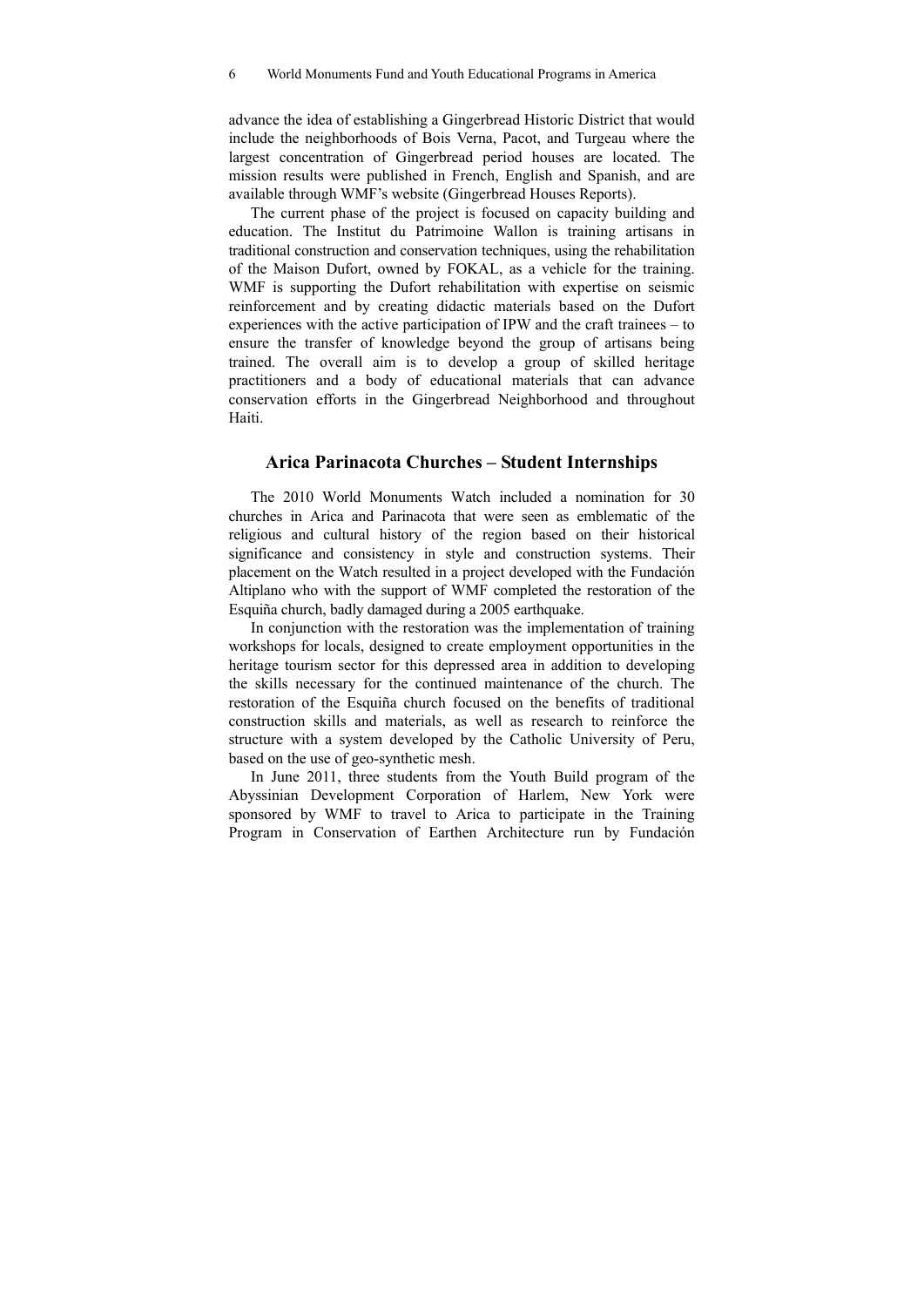#### Norma Barbacci 7

Altiplano. Their work concentrated on the restoration of the Adobe church and community museum at Esquiňa. They also produced a music video titled "From Harlem to Esquiña" which documents some of the work and experiences that the students shared during their six-week summer internship in Africa. The video was shown at Fundacion Altiplano's  $6<sup>th</sup>$ annual Rural Film Festival in October 2011, and it is available on WMF's website.

In the summer of 2012, WMF supported the internship of a Columbia University graduate student who worked under the supervision of Fundación Altiplano to produce a user-friendly database that could incorporate plans, photos, audio-video files, tables, and documents. The database she created will help them ensure future planning and stability, since archiving provides a good answer to conservation needs, fulfilling legal requirements, facilitating data management, and lowering operational costs.

In early 2013, two architecture students of the Grupo Patrimonio Qoriorqo, the youth group from Andahuaylillas, were recommended by WMF to Fundacion Altiplano, and as a result were invited to complete an internship with them. They worked on the design for the exhibit assembly at the Esquiña museum and the restoration of the rectory of Socoroma. According to the young participants, the internship helped train them not only as architects in the field of restoration, but also in proper heritage management. They learned ways of helping heritage sites recover their identity and local memory and to promote sustainable development based on their existing cultural and heritage resources.

#### **Colca Valley Churches – Student Internships**

The churches of the Colca Valley were built in the  $17<sup>th</sup>$  century and have not been modified much since. Constructed with local materials such as sillar, a light-colored volcanic stone, mud mortars, and lime stuccoes, the buildings incorporated both indigenous and colonial styles in what became known as "Andean baroque" and their interiors were decorated with mural paintings and carved polychrome wood.

Between 2009 and 2012, WMF collaborated with the Spanish Agency for International Cooperation for Development (AECID) in the restoration of the church of Jesús Nazareno in Canocota and the church of San Juan Bautista in Sibayo. The churches were restored by masons and artisans from the local and surrounding communities who had been trained in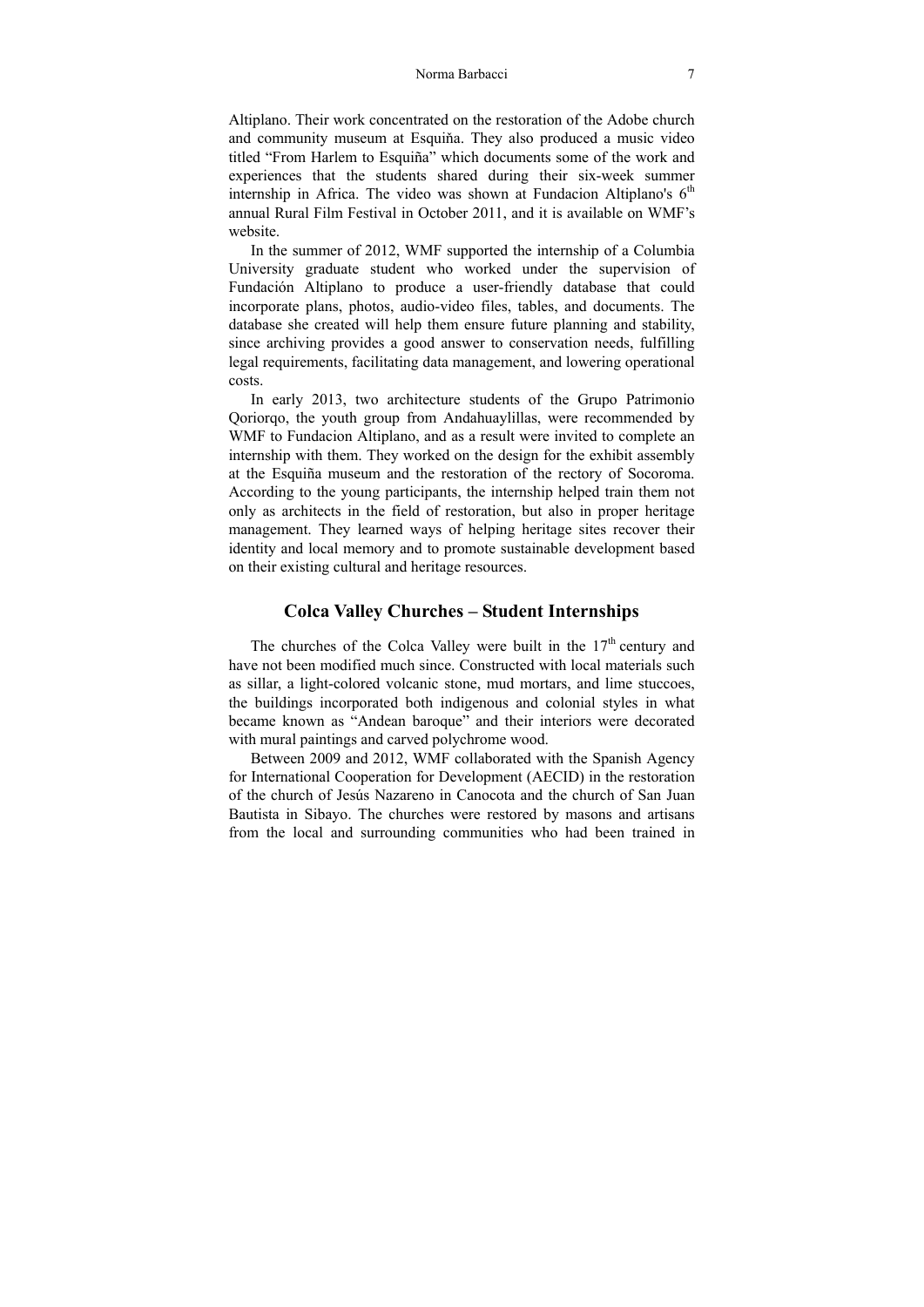traditional building crafts by the AECID program. The work included the restoration of the building's stone structure, lime stuccoes, and decorative interiors and cult artifacts, as well as the installation of small site museums.

In the summer of 2009, three graduate students from the Historic Preservation program of the University of Pennsylvania were sponsored by WMF to visit the Colca Valley churches and contribute to the preservation efforts of the AECID in the region.

The interns learned about the organization's purpose and outreach techniques, and at site visits to various provinces in the Colca Valley they met the locally trained residents who were carrying out supervised restoration efforts. They also observed meetings between AECID architects and local homeowners, participated in building crafts and artisan workshops and realized that the AECID program to restore twelve churches throughout the Colca Valley had grown into something much more substantial for this region of Peru. One of the products of their internship was to offer context study and documentation for Chivay and Sibayo.

A quote from one of the interns:

"*As a preservation planning student, I found this entire experience very enlightening and it has inspired me to look at the context of cultural resources on another level. Although the complexities of protecting those resources internationally are often quite challenging, they are also comparable to the complex relationships between local, state, and federal governmental entities here in the United States. Understanding these relationships is necessary in order to make things happen, especially in under-funded and understaffed historic preservation agencies and non-profit organizations. And even if the Colca Valley region of Southern Peru is a hemisphere away from where I call home, it is clearer now that things are not so different from one person's home to the next. We all have a history to protect and a community to protect it for.*"

- Jacqueline Wiese

WMF shares with YOCOCU (YOuth in COnservation of CUltural Heritage) the goal of providing network opportunities for young professionals working in the field of conservation of cultural heritage, and in the future, the two organizations may be able to collaborate on networking activities related to WMF projects, sites and the World Monuments Watch program (Watch).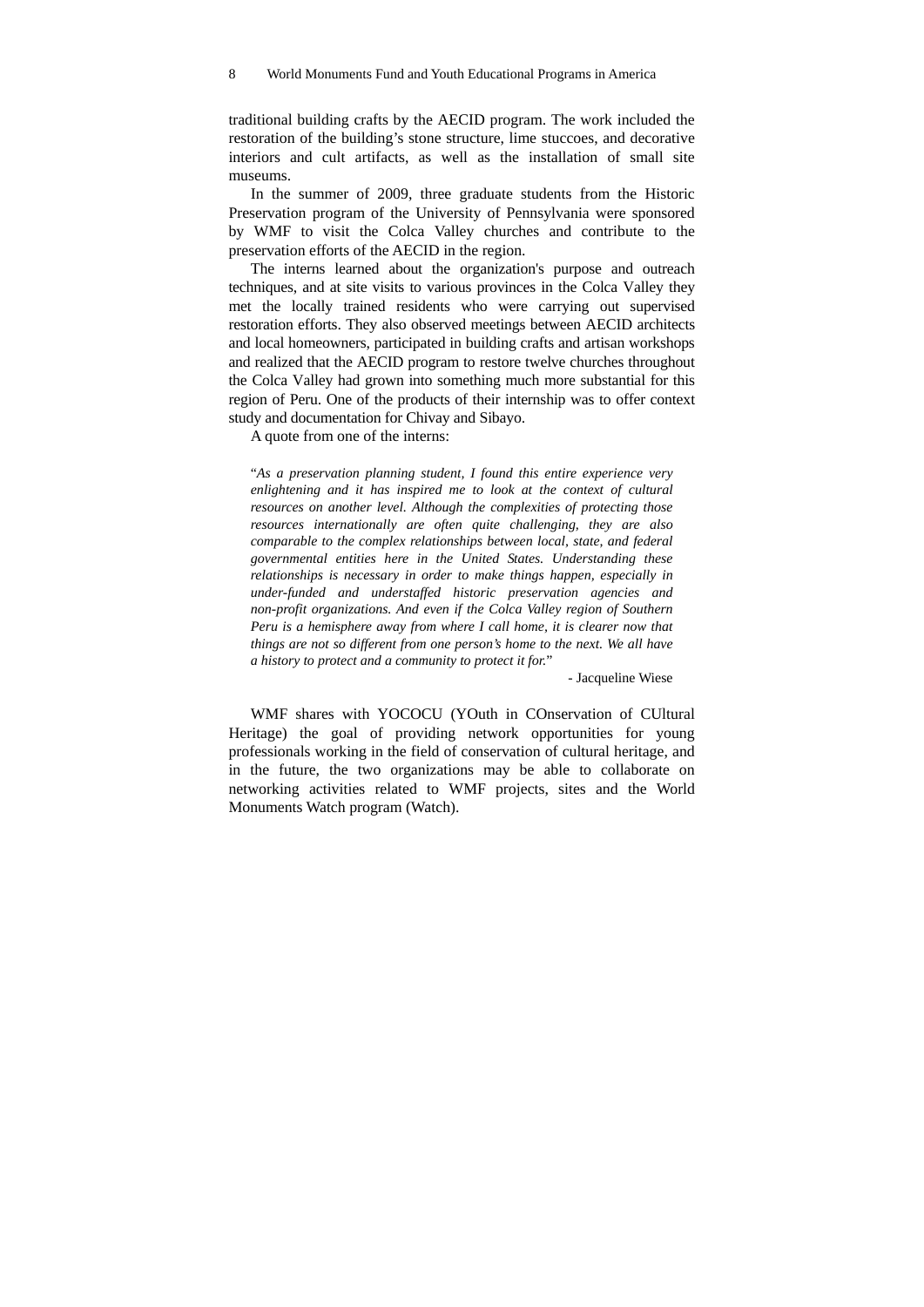# ROLE OF HERITAGE EDUCATION IN CULTURAL HERITAGE CONSERVATION

### SHRADDHA BHATAWADEKAR<sup>1\*</sup> AND CHINMAY YEDURKAR2 1 INDEPENDENT RESEARCH PROFESSIONAL, MUMBAI, INDIA, SHRADDHA.6886@GMAIL.COM <sup>2</sup>Independent Research Professional, India, CHINMAY.YEDURKAR@GMAIL.COM \*CORRESPONDING AUTHOR: SHRADDHA.6886@GMAIL.COM

#### **Abstract**

Heritage is our legacy from the past, what we live with today, and what we pass on to future generations. Increasing efforts are being taken worldwide in order to protect, preserve and promote cultural heritage. Heritage education is an important tool in cultural heritage conservation, which leads to recognition as well as appreciation of heritage, its values and importance, widely among people. This awareness also encourages responsible behaviour towards heritage, engendering interest and action towards its protection, thereby playing a key role in conservation and sustenance of heritage for future generations.

What is more critical is to educate younger generations and sensitize them to the idea of heritage, its meaning and values. They are more receptive to ideas, and the knowledge imbibed at the early years is bound to create a stronger impact. Being the decision makers of tomorrow, young people are to carry the mantle of protection and the conservation of cultural heritage. UNESCO has also stressed on the need for heritage education in order to give young people an opportunity to participate in heritage conservation and to respond to the continuing threats facing heritage.

The authors have been engaged in the task of cultural heritage education in the city of Mumbai for quite some time and have taken numerous initiatives in this regard. This paper is an attempt to discuss these initiatives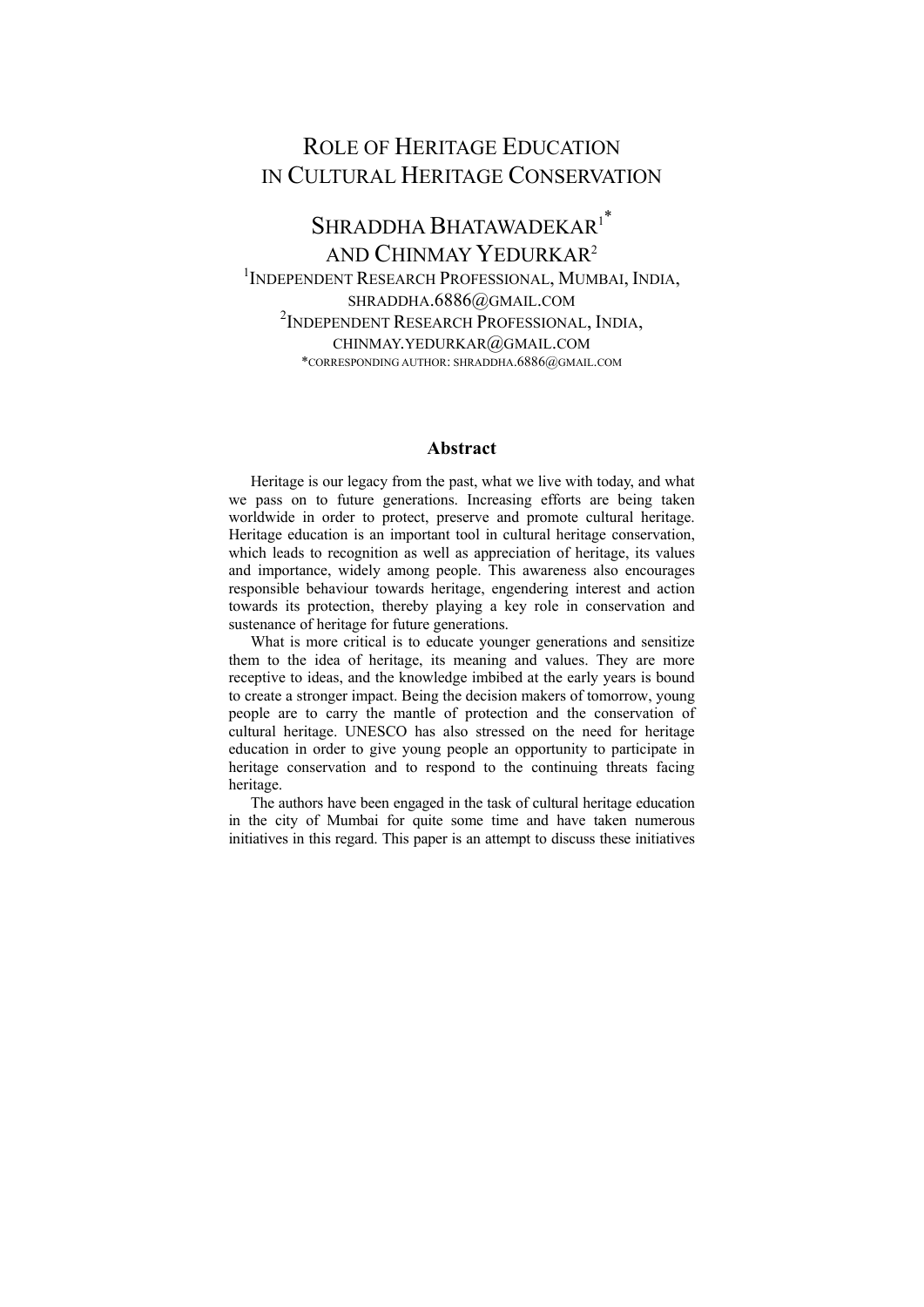and the impact created by these activities. It elaborates further on one such project, wherein a certificate course was launched three years ago for college students with the objective being to introduce them to various facets of heritage in the city of Mumbai and engender interest and appreciation about cultural heritage among them. The paper discusses the interesting outcome of the course and the need for more such initiatives that would play a significant role in cultural heritage conservation.

**Keywords:** heritage, education, awareness, participation.

### **Significance of Cultural Heritage and Need for Conservation**

*"Heritage is much more than a nice configuration of stones: it bears witness to the action of men, centuries and fashions. It is a vehicle for history, values and meanings and is one of the faces of our civilisation, an extremely important face because it actually serves as a yardstick to gauge our position in the universe",* said Freddy Thielemans, the then Deputy Burgomaster with responsibility for Education, City of Brussels at the occasion of Seminar X- Cultural heritage and its educational implications: a factor for tolerance, good citizenship and social integration, held in Brussels, Belgium in 1995 (Proceedings, 1998).

Cultural heritage is a legacy of physical artefacts and the intangible attributes of a group or society that are inherited from past generations, maintained in the present and bestowed for the benefit of future generations. *Physical or tangible cultural heritage* includes buildings and historic places, monuments, artefacts, etc. *Intangible cultural heritage* comprises customs, ways of behaviour, formal rules operating in a society, social values, traditions, customs and practices, aesthetics and spiritual beliefs, etc. The concept of cultural heritage has also evolved to encapsulate the notion of landscape and context in which monuments and cultural sites are situated.

Cultural heritage is an essential component for any society as it provides a unique identity based on which the society is recognised. It establishes the antiquity and continuity; reflects the socio-economicartistic enterprises and achievements, as well as failures, of civilisations. It also provides a memory, at the same time serves as a link to the present (Lipe, 1984; Feilden, Jokilehto, 1998). The cultural resources are irreplaceable sources of life and inspiration for the present and future generations.

The pace of loss of cultural heritage is alarming especially because of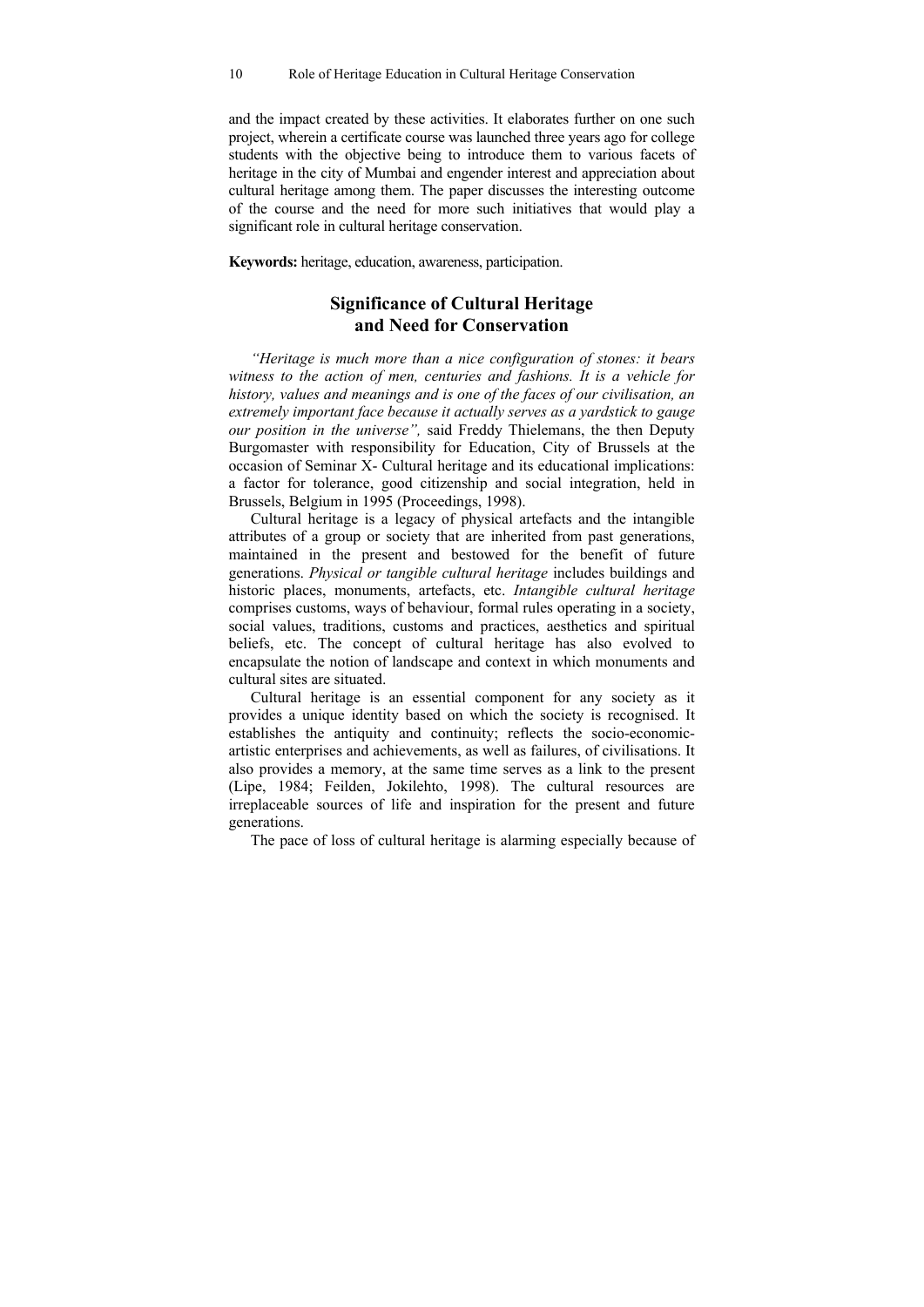human caused reasons of theft, robbery, wars, urbanisation, etc. To add to it, there are challenges such as lack of knowledge, understanding and interest, ignorance, etc. This often results in the peoples' misbehaviour and malpractices such as illicit trading, trafficking of heritage objects, inappropriate commercial development and vandalism, sometimes leading to irreparable damage or loss of heritage. Heritage education can serve as an important tool to save our steadily disappearing heritage (UNESCO 2002; Cleere, 1989).

Moreover, in the light of growing socio-political unrest, armed conflict, intolerance, cultural heritage can assume a greater responsibility as an active instrument for reinstating peace, integrity, respect, and tolerance, rather than remaining a mere passive entity. This can be achieved by engendering interest in heritage and imbibing these sociocultural values and significance through heritage education (UNESCO, 2002).

#### **Concept of Cultural Heritage Education**

Arts and cultural heritage education is a communication process that is grounded on the joyful and intense engagement with artworks, cultural artefacts, cultural values and symbol systems. Arts and cultural heritage education is an approach to stimulate the visitors' awareness of foreign (unfamiliar) ideas, to support accessibility to not so well known domains, and to foster the ability to creative thinking and acting. Through this, visitors are enabled to relate themselves to the artistic or cultural object and to develop their opinion about it. Therefore, providing access to these objects, as well as explaining them, are the key priorities of arts and cultural heritage education (Gruber, 2009).

Cultural heritage education can take different forms. Visits to monuments, cultural sites, museums, etc. through guided tours, workshops, seminars, presentations, trainings, quizzes and other activities are some of the methodological tools devised for cultural heritage education. With the technological advances, various new arenas in public education have become available, which include everything from webbased learning, promotion and awareness raising to enhancing the experience of heritage itself using technology, thereby engendering interest in cultural heritage (Gruber, 2009).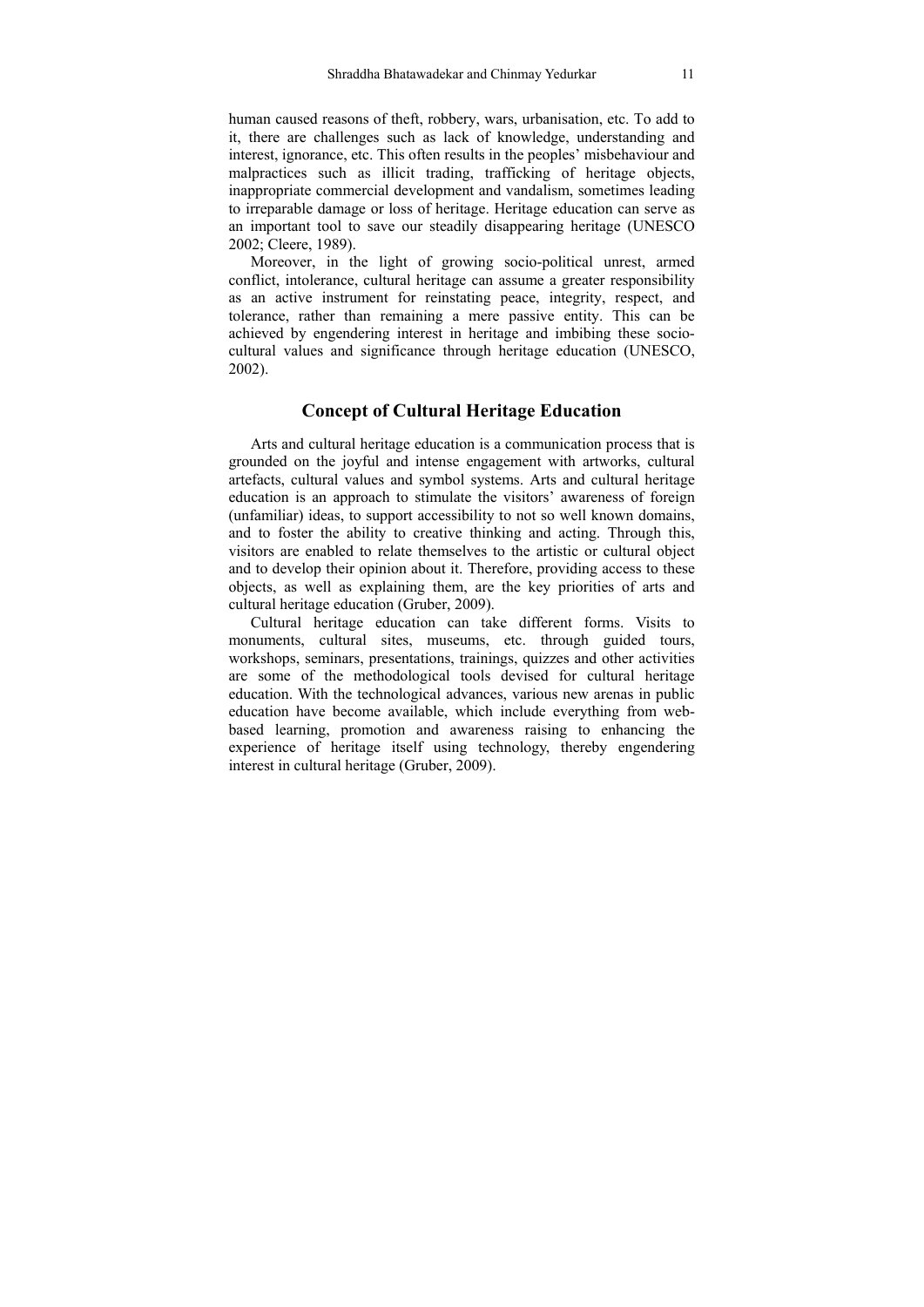#### **Importance and Relevance of Cultural Heritage Education Especially for Youth**

Cultural heritage education offers an opportunity for common people to learn about their own heritage, its meaning and values, which is crucial for enhancing their understanding about the necessity of ensuring the survival of heritage. The role of the local population generally remains passive as a result of the lack of awareness about the use and role of heritage in the present context. If they are made aware of the relevance of heritage in the present, they can appreciate and respect it in a better way. This will also increase their responsibility towards heritage and its protection. This can also reduce instances of vandalism and damage to cultural heritage. The awareness and the resultant pride and engagement in cultural heritage conservation can be instrumental in ensuring the sustainability of heritage.

What is important is to imbibe these ideas at the young age. The need to initiate cultural heritage education, especially for youth, has been recognised by the UNESCO as well as the European Union, and it is reflected in their policies. The role of schools and colleges is especially important as places where these activities can be initiated. Efforts are being taken to introduce heritage education in school curricula in several countries of Europe. UNESCO has already prepared a Resource Kit for Teachers called 'World Heritage in Young Hands'. This has become a valuable tool for teachers for sensitising young people to the importance of preserving their local, national and world heritage, for providing them with the necessary skills to do so and for instilling a life-long commitment to this worthy endeavour (UNESCO, 2002).

All these initiatives look at a positive impact of heritage education on the personal development and creativity of learning of children. Moreover, these projects perceive self-aware, independent adults with an open mind towards other people and the world they represent (Medy van der Laan, The Hague Forum, 2004). The HEREDUC (Heritage Education) Project in Europe ran with a belief that the students will be the guardians of our heritage in the future and so they must have the chance to learn more about it today (HEREDUC, 2005). It is also hoped that cultural heritage education will inculcate among students common values, characterised by democracy, tolerance and solidarity that will help them combat all forms of intolerance. As Thielemans has put it, *we are showing them their place in the march of time and affirming their status as citizens of the world*  (Proceedings, 1998).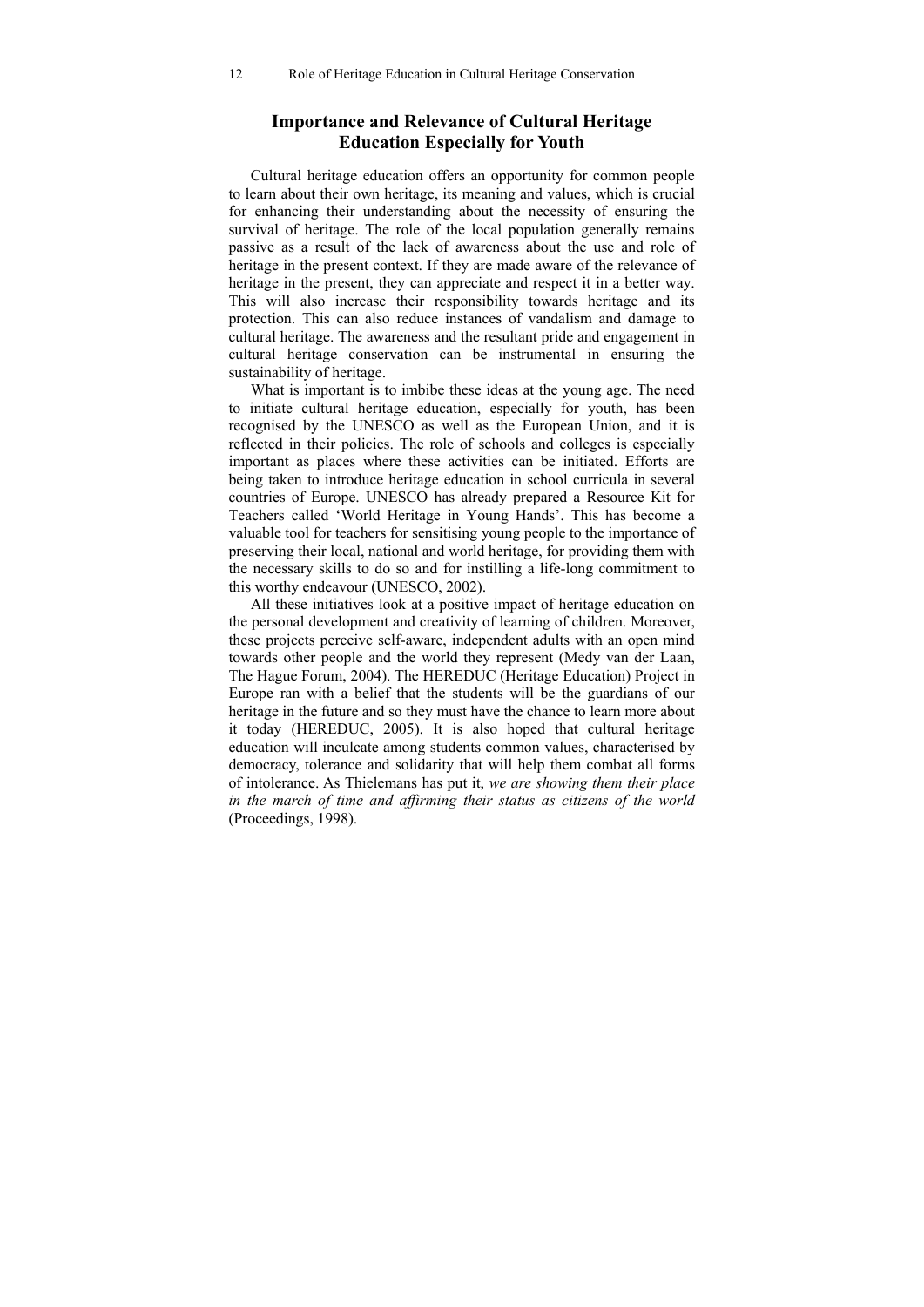#### **Efforts in Heritage Education in Mumbai**

Mumbai is usually known to everyone as a city that lives in the present and thinks about future, but hardly does one realize that the city has an interesting past. Heritage of Mumbai is not limited to the monumental structures of the British period (as many still believe), but the city has preserved vast heritage dating back to the early centuries of Christian era or even prior. It ranges from caves, forts, temples, churches, vernacular houses to even smaller pieces such as milestones, which continue to offer glimpses into the rich past of this island city. Some of these monuments are well known, like Gateway of India, commemorating the visit of the first British King to India; World Heritage Site of Chhatrapati Shivaji Terminus, the first railway terminus in India; Mumbai University, Bombay High Court, masterpieces of Neo-Gothic style; Kanheri Caves, located amidst Sanjay Gandhi National Park, Elephanta Caves, the famous abode of one of the Hindu Gods- Shiva. There are however many structures which remain unnoticed and their very existence is threatened by the growing forces of urbanism and other factors.

Several efforts are underway to preserve cultural heritage of Mumbai. The most important tool created is the Listing of Heritage undertaken by the Municipal Corporation of Greater Mumbai, which serves as a first layer of protection to the monuments. Efforts of the local government aided by heritage conservation experts have also ensured restoration and survival of many structures in the city. Several citizens groups have been instrumental in preserving heritage and open spaces of Mumbai. Various public and private partnerships have been formed for the conservation of heritage structures in the city.

Moreover, there are organisations such as Kala Ghoda Association, which have been promoting heritage and culture of Mumbai. Kala Ghoda Festival organized by the Kala Ghoda Association, held every year in February since 1999 has been one of important events organised in order to celebrate cultural heritage of Mumbai. One of the authors has been associated with the Kala Ghoda Festival for over eight years and has actively undertaken heritage walks, one of the activities of the Kala Ghoda Festival. These walks, open to all at free of cost, are becoming popular and many citizens are participating in these tours to know more about the city of Mumbai. The museums in the city namely Chhatrapati Shivaji Maharaj Vastu Sangrahalaya and Dr. Bhau Daji Lad Museum along with Indian National Trust for Art and Cultural Heritage organize many activities for children with a view to involve them with heritage in a fun way. Centre for Extra Mural Studies of Mumbai University as well as other institutes are